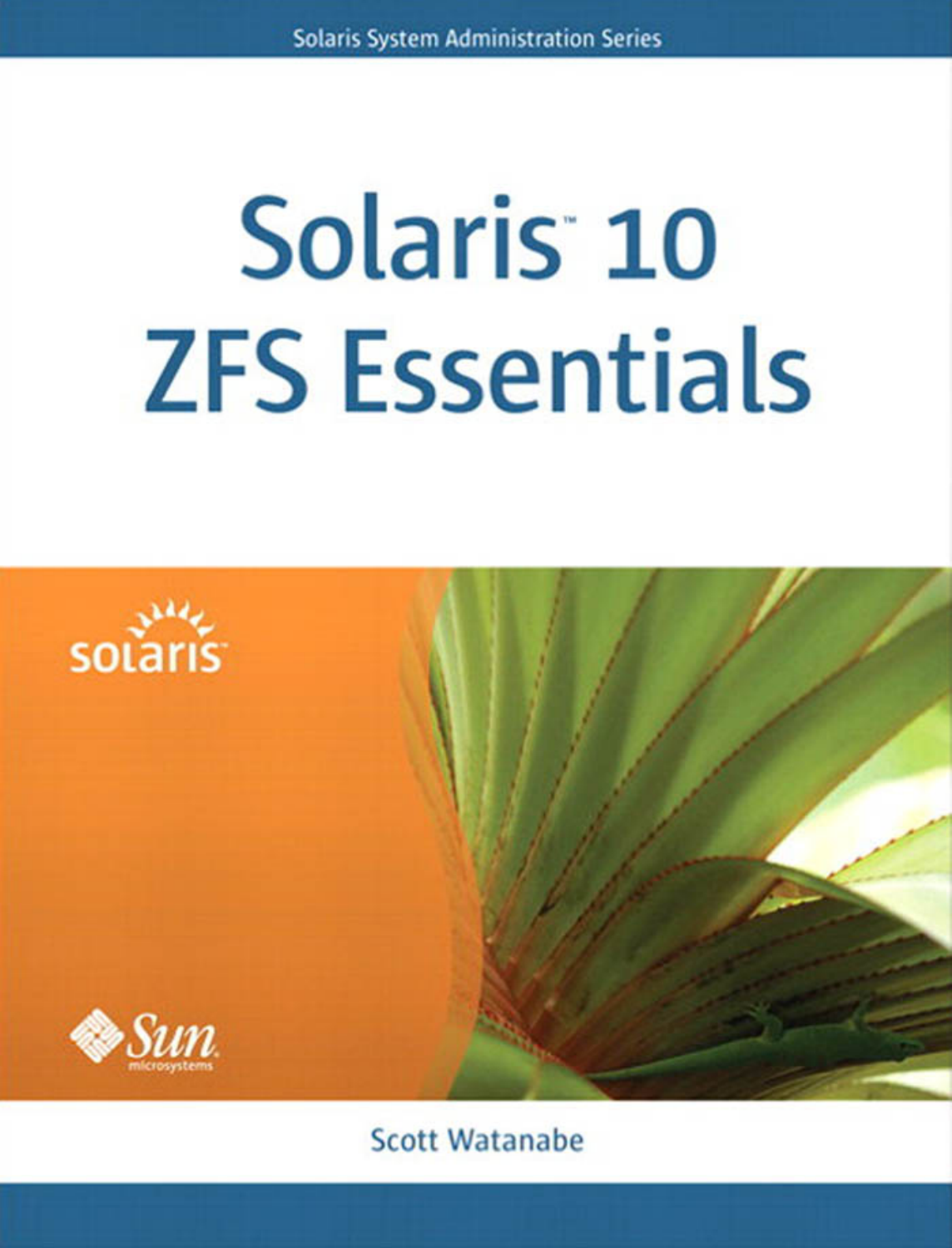Many of the designations used by manufacturers and sellers to distinguish their products are claimed as trademarks. Where those designations appear in this book, and the publisher was aware of a trademark claim, the designations have been printed with initial capital letters or in all capitals.

The author and publisher have taken care in the preparation of this book, but make no expressed or implied warranty of any kind and assume no responsibility for errors or omissions. No liability is assumed for incidental or consequential damages in connection with or arising out of the use of the information or programs contained herein.

Sun Microsystems, Inc., has intellectual property rights relating to implementations of the technology described in this publication. In particular, and without limitation, these intellectual property rights may include one or more U.S. patents, foreign patents, or pending applications. Sun, Sun Microsystems, the Sun logo, J2ME, J2EE, Solaris, Java, Javadoc, Java Card, NetBeans, and all Sun and Java based trademarks and logos are trademarks or registered trademarks of Sun Microsystems, Inc., in the United States and other countries. UNIX is a registered trademark in the United States and other countries, exclusively licensed through X/Open Company, Ltd.

THIS PUBLICATION IS PROVIDED "AS IS" WITHOUT WARRANTY OF ANY KIND, EITHER EXPRESS OR IMPLIED, INCLUDING, BUT NOT LIMITED TO, THE IMPLIED WARRANTIES OF MERCHANTABILITY, FITNESS FOR A PARTICULAR PURPOSE, OR NON-INFRINGEMENT. THIS PUBLICATION COULD INCLUDE TECHNICAL INACCURACIES OR TYPOGRAPHICAL ERRORS. CHANGES ARE PERIODICALLY ADDED TO THE INFORMATION HEREIN; THESE CHANGES WILL BE INCORPORATED IN NEW EDITIONS OF THE PUBLICATION. SUN MICROSYSTEMS, INC., MAY MAKE IMPROVEMENTS AND/OR CHANGES IN THE PRODUCT(S) AND/OR THE PROGRAM(S) DESCRIBED IN THIS PUBLICATION AT ANY TIME.

The publisher offers excellent discounts on this book when ordered in quantity for bulk purchases or special sales, which may include electronic versions and/or custom covers and content particular to your business, training goals, marketing focus, and branding interests. For more information, please contact:

U.S. Corporate and Government Sales (800) 382-3419 corpsales@pearsontechgroup.com

For sales outside the United States please contact:

International Sales international@pearsoned.com

Visit us on the Web: informit.com/ph

*Library of Congress Cataloging-in-Publication Data*

Watanabe, Scott.

Solaris 10 ZFS essentials / Scott Watanabe.

 p. cm. Includes index. ISBN 978-0-13-700010-4 (pbk. : alk. paper) 1. Solaris (Computer file) 2. File organization (Computer science) 3. Database management. I. Title. QA76.9.F5W38 2009 005.74—dc22

2009044423

Copyright © 2010 Sun Microsystems, Inc. 4150 Network Circle, Santa Clara, California 95054 U.S.A. All rights reserved.

Printed in the United States of America. This publication is protected by copyright, and permission must be obtained from the publisher prior to any prohibited reproduction, storage in a retrieval system, or transmission in any form or by any means, electronic, mechanical, photocopying, recording, or likewise. For information regarding permissions, write to:

 Pearson Education, Inc. Rights and Contracts Department 501 Boylston Street, Suite 900 Boston, MA 02116 Fax: (617) 671-3447

ISBN-13: 978-0-13-700010-4 ISBN-10: 0-13-700010-3 Text printed in the United States on recycled paper at Courier in Stoughton, Massachusetts. First printing, December 2009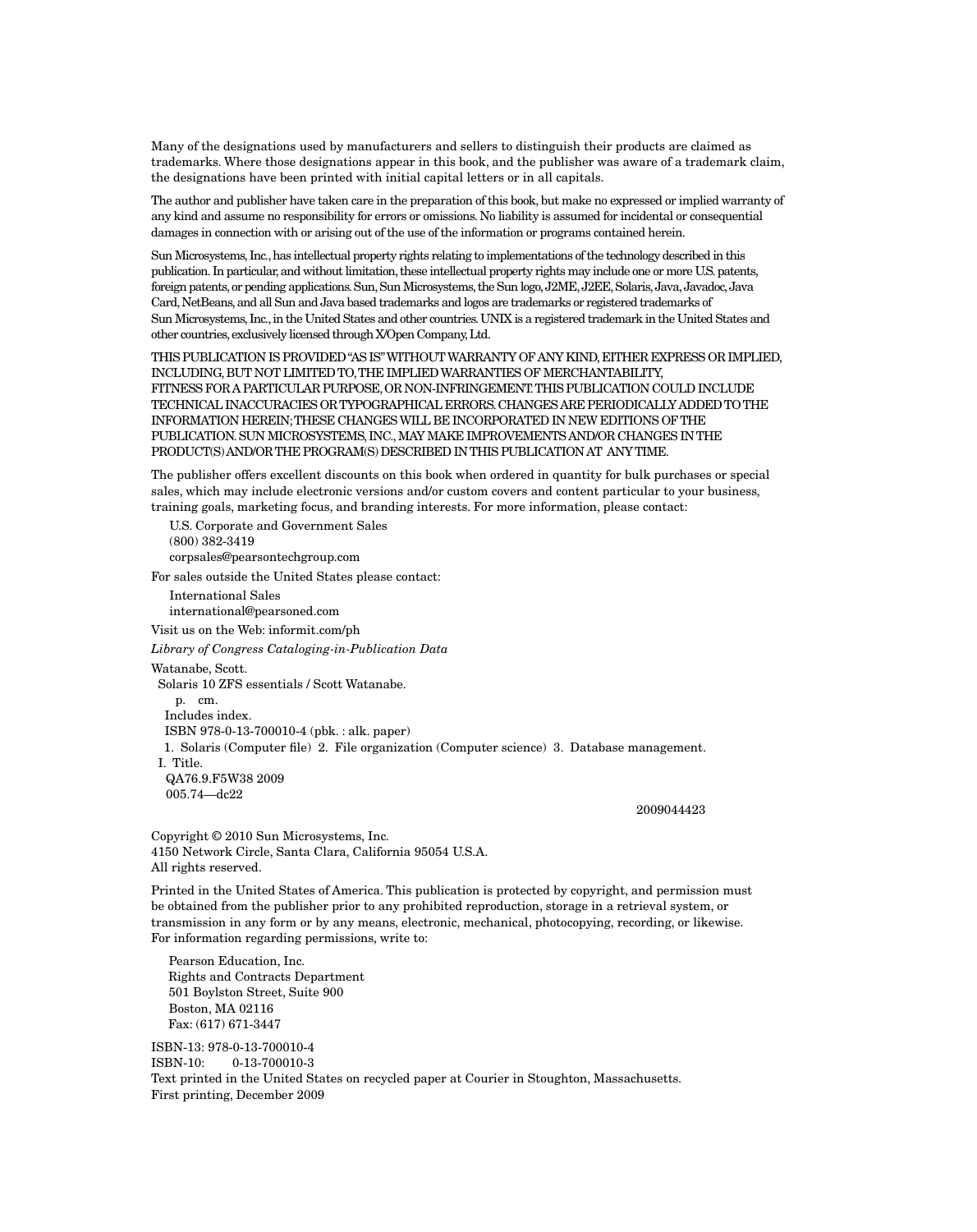# **Preface**

*Solaris™ 10 ZFS Essentials* is part of a new series of books on Solaris system administration. It presents the revolutionary ZFS file system that was introduced in the Solaris 10 release. ZFS is a file system that is elegant in its simplicity and in the ease with which it allows system administrators to manage data and storage. Other books in the series are *Solaris™ 10 System Administration Essentials* and *Solaris™ 10 Security Essentials.* The former covers all the breakthrough features of the Solaris 10 operating system in one place, and the latter covers all the features of the Solaris 10 operating system that make it the best choice for meeting the present-day challenges to robust and secure computing.

ZFS offers a dramatic advance in data management with an innovative approach to data integrity, near-zero administration, and a welcome integration of file system and volume management capabilities. The centerpiece of this new architecture is the concept of a virtual storage pool, which decouples the file system from physical storage in the same way that virtual memory abstracts the address space from physical memory, allowing for much more efficient use of storage devices.

In ZFS, storage space is shared dynamically between multiple file systems from a single storage pool and is parceled out of the pool as file systems request it. Physical storage can be added to storage pools dynamically without interrupting services, which provides new levels of flexibility, availability, and performance. And in terms of scalability, ZFS is a 128-bit file system. Its theoretical limits are truly mind-boggling—2,128 bytes of storage and 264 for everything else, including file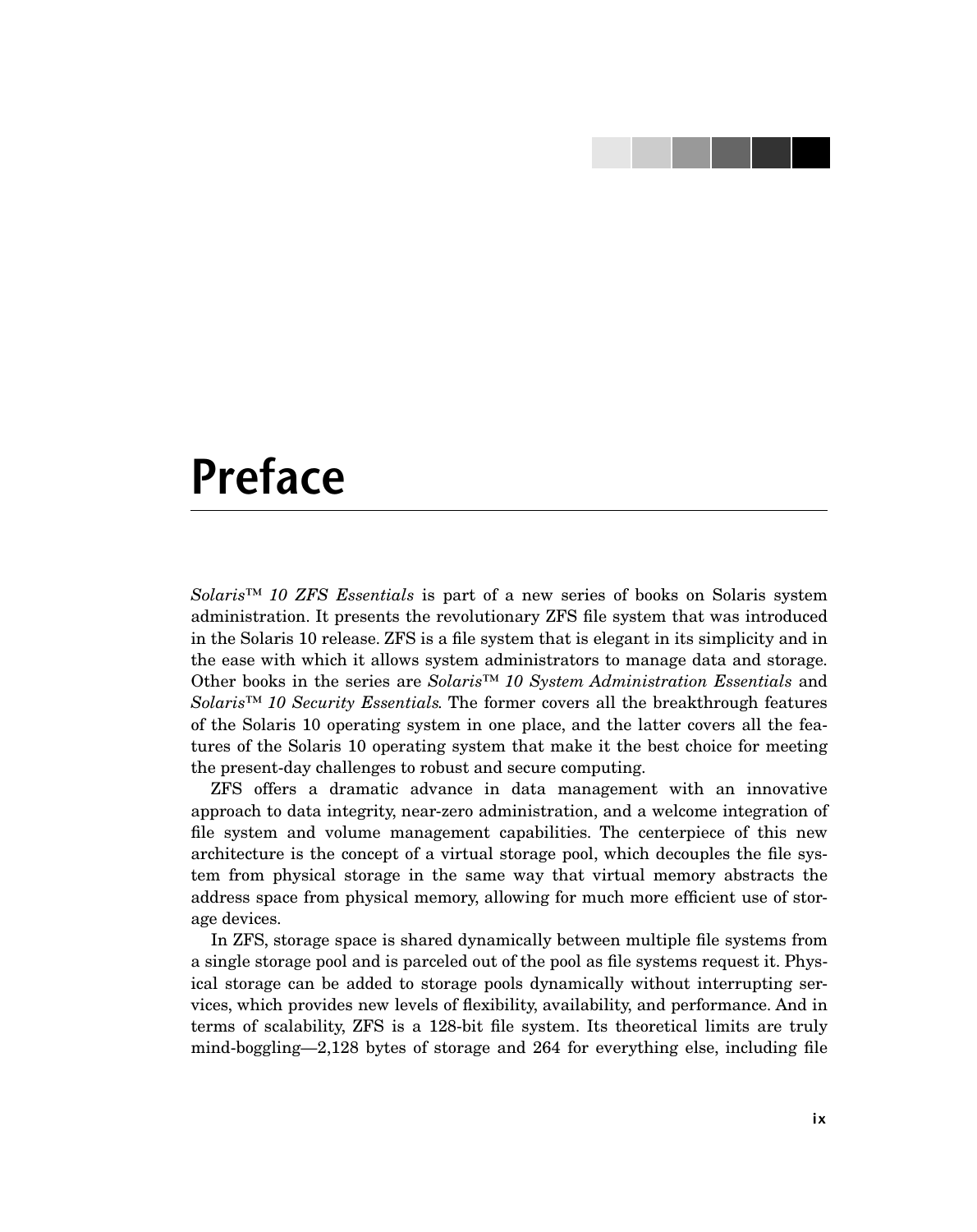systems, snapshots, directory entries, devices, and more. And ZFS implements an improvement on RAID-5 by introducing RAID-Z, which uses parity, striping, and atomic operations to ensure reconstruction of corrupted data. It is ideally suited for managing industry-standard storage servers.

## **Books in the Solaris System Administration Series**

The following sections talk more about the other two books in the series.

### **Solaris™ 10 System Administration Essentials**

*Solaris™ 10 System Administration Essentials* covers all the breakthrough features of the Solaris 10 operating system in one place. It does so in a straightforward way that makes an enterprise-level operating system accessible to system administrators at all levels.

The book provides a comprehensive overview along with hands-on examples of the key features that have made Solaris the leading UNIX operating system for years, and it covers the significant new features of Solaris 10 that put it far ahead of its competitors, such as Zones, the ZFS file system, Fault Management Architecture, Service Management Facility, and DTrace (the dynamic tracing tool for troubleshooting OS and application problems on production systems in real time).

## **Solaris™ 10 Security Essentials**

*Solaris™ 10 Security Essentials* covers all the security features and technologies in the Solaris 10 operating system that make it the OS of choice for IT environments that require optimum security.

The book explains the strengths of Solaris operating system security—its scalability and adaptability—in a simple, straightforward way. It explains how security features in Solaris can protect a single-user system with login authentication as well as how those features can protect Internet and intranet configurations.

## **Intended Audience**

The three books in the Solaris System Administration Series can benefit anyone who wants to learn more about the Solaris 10 operating system. They are written to be particularly accessible to system administrators who are new to Solaris, as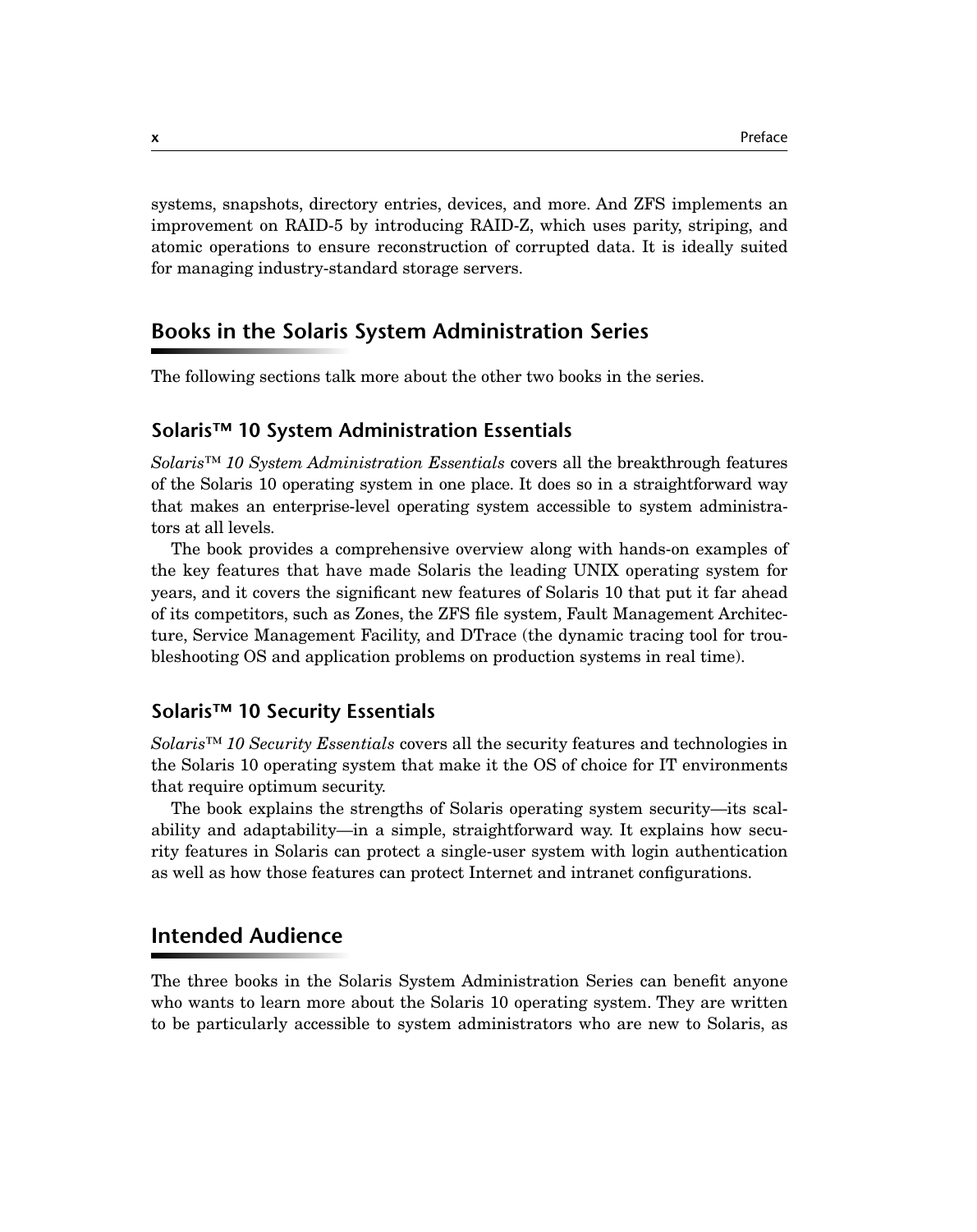well as to people who are perhaps already serving as administrators in companies running Linux, Windows, and other UNIX systems.

If you are not currently a practicing system administrator but want to become one, this series, starting with *Solaris™ 10 System Administration Essentials*, provides an excellent introduction. In fact, most of the examples used in the books are suited to or can be adapted to small learning environments such as a home setup. So, even before you venture into corporate system administration or deploy Solaris 10 in your existing IT installation, these books will help you experiment in a small test environment.

## **OpenSolaris**

In June 2005, Sun Microsystems introduced OpenSolaris, a fully functional Solaris operating system release built from open source. Although the books in this series focus on Solaris 10, they often incorporate aspects of OpenSolaris. Now that Solaris has been open-sourced, its evolution has accelerated even beyond its normally rapid pace. The authors of this series have often found it interesting to introduce features or nuances that are new in OpenSolaris. At the same, many of the enhancements introduced into OpenSolaris are finding their way into Solaris 10. So, whether you are learning Solaris 10 or already have an eye on OpenSolaris, the books in this series are for you.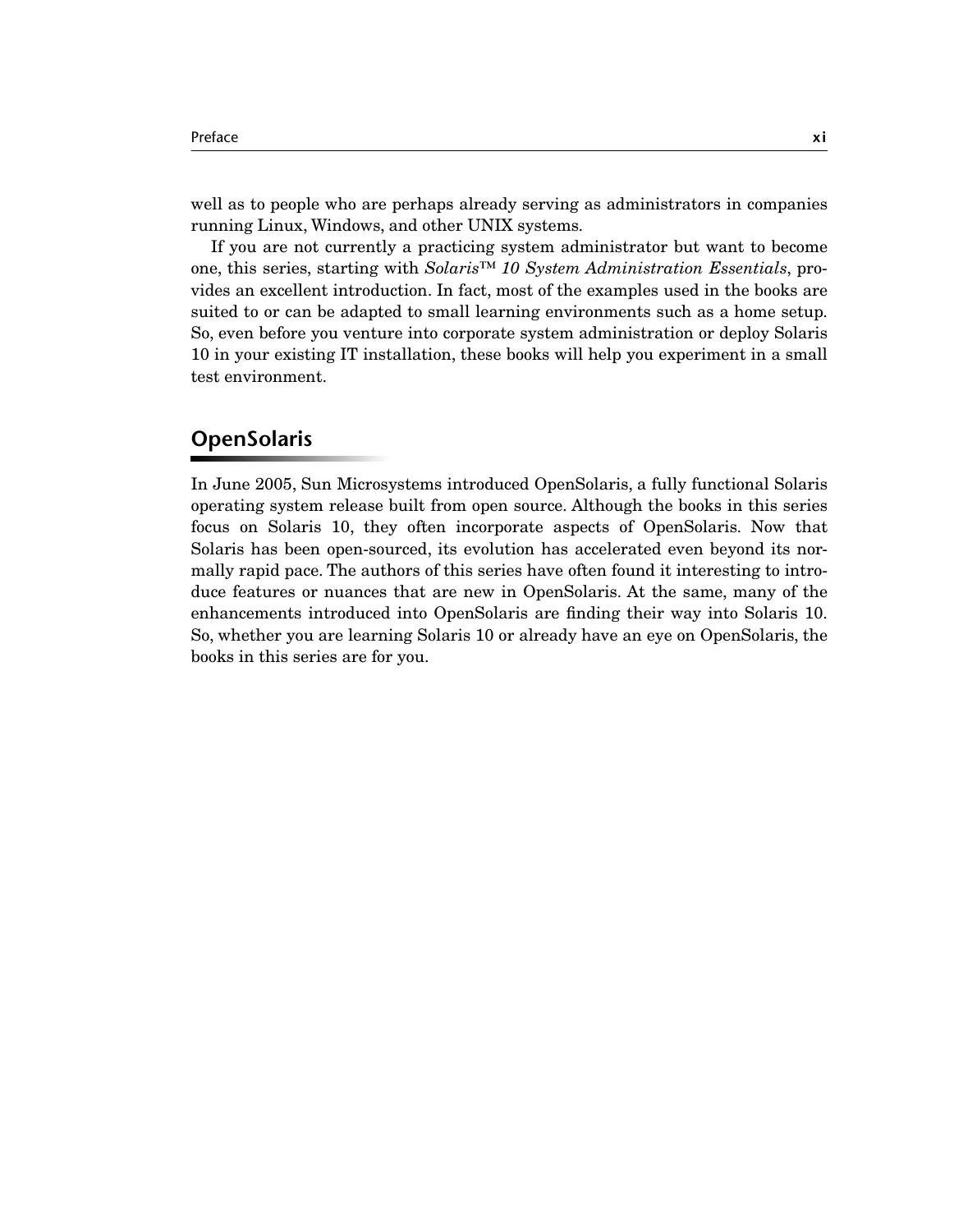**2**

# **Managing Storage Pools**

*ZFS storage pools are the basis of the ZFS system. In this chapter, I cover the basic concepts, configurations, and administrative tasks of ZFS pools. In Chapter 5, I cover advanced configuration topics in ZFS pool administration.*

*The* zpool *command manages ZFS storage pools. The* zpool *command creates, modifies, and destroys ZFS pools.*

*Redundant configurations supported in ZFS are mirror (RAID-1), RAID-Z (similar to RAID-5), and RAID-Z2 with a double parity (similar to RAID-6). All traditional RAID-5-like algorithms (RAID-4, RAID-6, RDP, and EVEN-ODD, for example) suffer from a problem known as the RAID-5 write hole. If only part of a RAID-5 stripe is written and power is lost before all blocks have made it to disk, the parity will remain out of sync with the data (and is therefore useless) forever, unless a subsequent full-stripe write overwrites it. In RAID-Z, ZFS uses variable-width RAID stripes so that all writes are full-stripe writes. This design is possible only because ZFS integrates file system and device management in such a way that the file system's metadata has enough information about the underlying data redundancy model to handle variable-width RAID stripes. RAID-Z is the world's first software-only solution to the RAID-5 write hole.*

## **2.1 ZFS Pool Concepts**

ZFS pools are comprised of virtual devices. ZFS abstracts every physical device into a virtual device. A vdev can be a disk, a slice of a disk, a file, or even a logical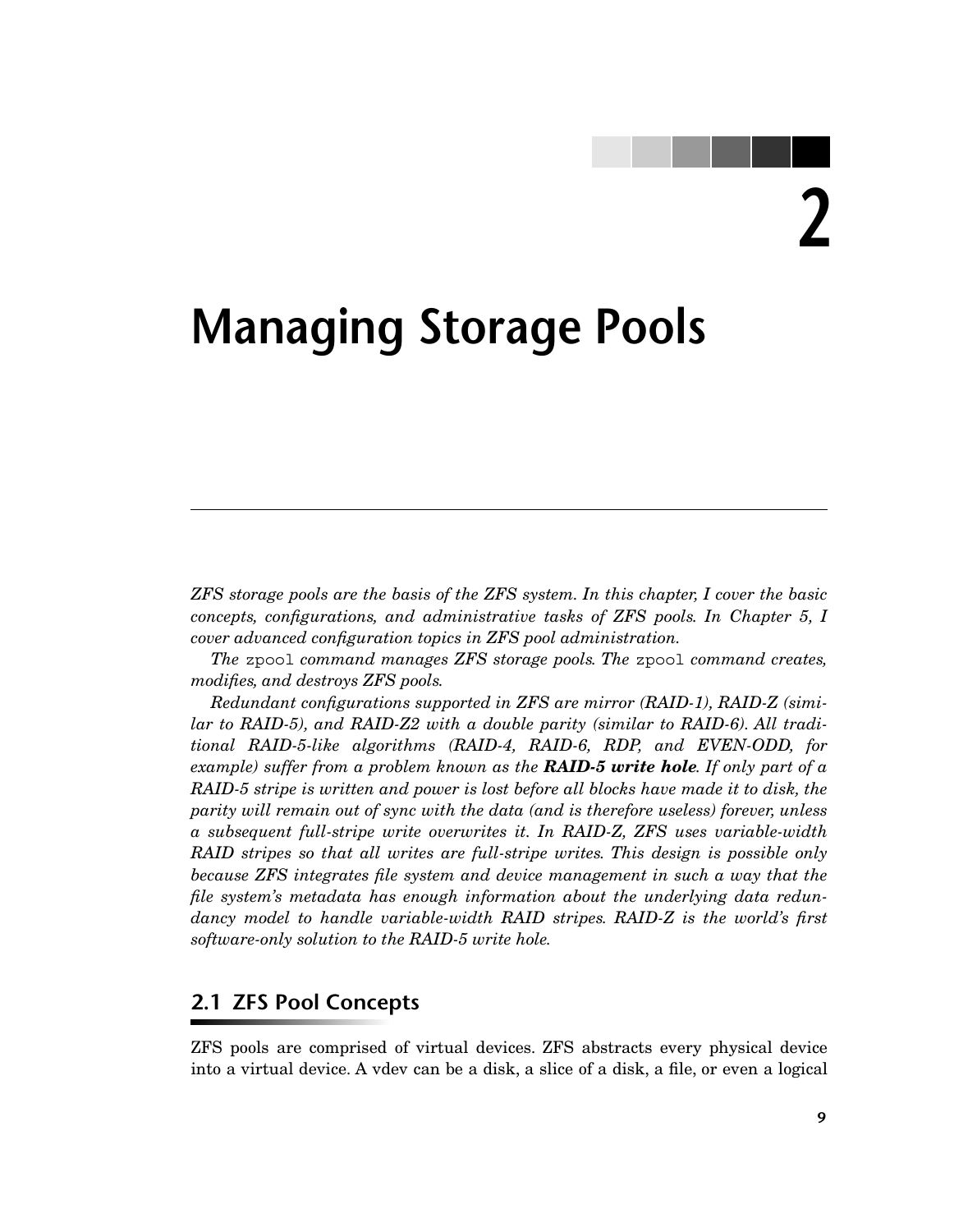volume presented by another volume manager such as Solaris Volume Manager (SVM) or a LUN from a hardware RAID device.

These are the virtual devices types:

- **Dynamic stripe**: A dynamic stripe is a nonredundant configuration of a simple disk or concatenation of disks.
- **Redundant group (mirror, RAID-Z1, or RAID-Z2)**: A mirror can be a twoway or three-way mirror. RAID-Z groups are recommended to have up to nine disks in the group. If there are more, then multiple vdevs are recommended. Two disks minimum are needed for RAID-Z, and three disks at a minimum are needed for RAID-Z2. (Note that *RAID-Z* and *RAID-Z1* are interchangeable terms. With the introduction of the RAID-Z2 feature, the term *RAID-Z* evolved into *RAID-Z1* to differentiate it from RAID-Z2. I use both terms in this book.)
- **Spare**: A spare vdev is for a hot standby disk replacement.
- **Log**: A log vdev is for ZFS Intent Log (ZIL). The ZIL increases the write performance on ZFS. Only dynamic stripe and mirrored vdev configurations are supported for this vdev type.
- **Cache**: A cache vdev is used to speed up random reads from a RAID-Z-configured pool. Its intended use is for read-heavy workloads. There is no redundancy support at this point for this vdev type. If there is a read error, then ZFS will read from the original storage pool.

Log and cache vdevs are used with solid-state disks (SSDs) in the Sun Storage 7000 series in hybrid storage pools (HSPs; see [http://blogs.sun.com/ahl/](http://blogs.sun.com/ahl/entry/fishworks_launch) [entry/fishworks\\_launch](http://blogs.sun.com/ahl/entry/fishworks_launch)).

Best-practice guidelines for ZFS pools include the following:

- Mirrored configuration beyond a three-way mirror should not be used. Think about using a RAID-Z configuration instead.
- Use RAID-Z or RAID-Z2 virtual device groups with fewer than ten disks in each vdev.
- Using whole disks is best. ZFS works best with "just a bunch of disks" (JBOD).
- Use slices for vdev groups only for boot disks.
- Use disks of a terabyte or less for boot devices.
- Use matched-capacity disks (mixed geometry is OK) for the best maximum storage results.
- Use matching sizes of vdevs in a ZFS pool. Match the number of disks and redundancy groups in each vdev in a pool for best performance.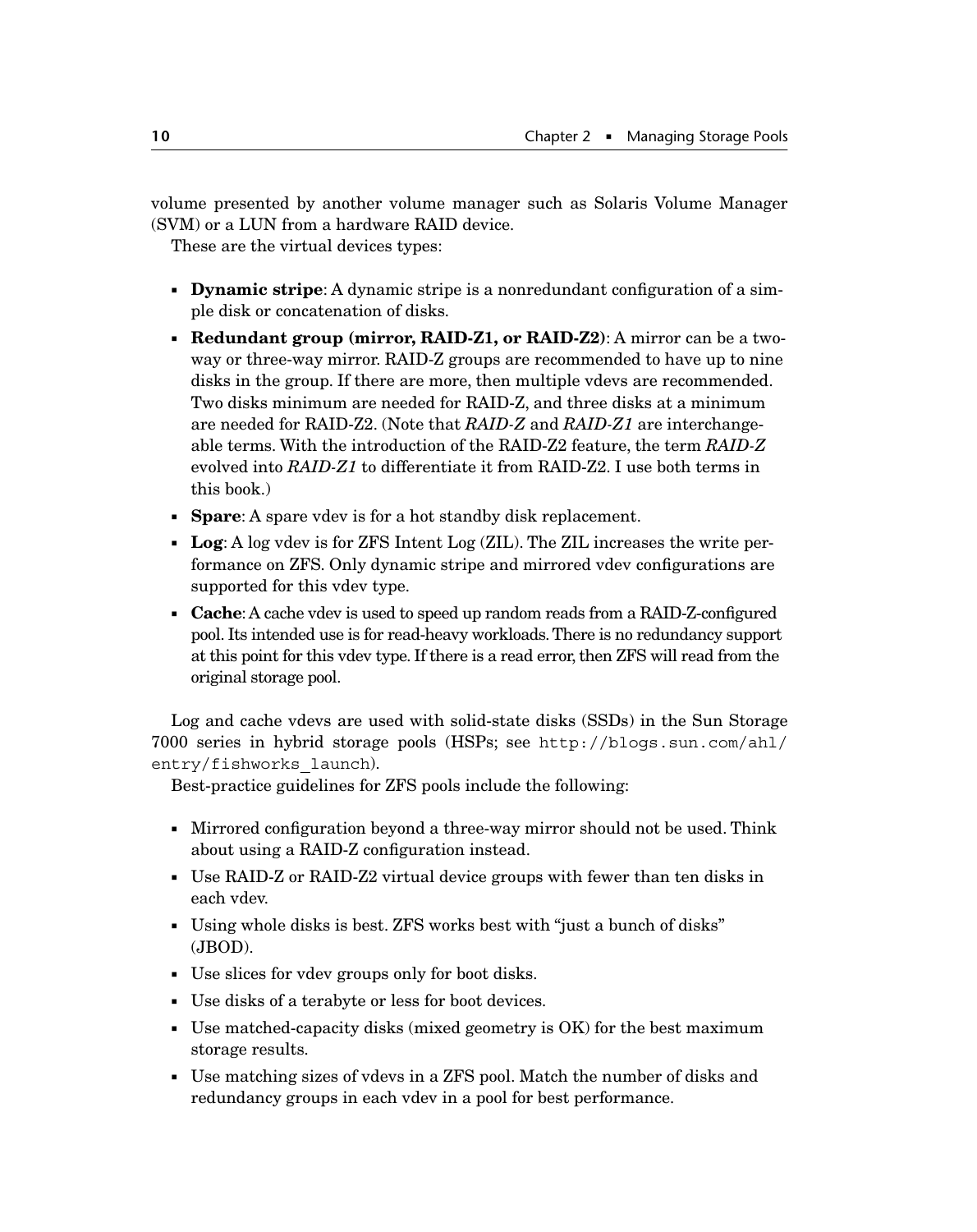Creating/adding new vdevs to a ZFS pool is the most unforgiving part about ZFS. Once committed, some operations cannot be undone. The zpool command will warn you, however, if the operation is not what's expected. There is a force option in zpool to bypass any of the warnings, but it is not recommended that you use the force option unless you are sure you will not need to reverse the operation.

These are the rules for ZFS pools:

- Once a normal (dynamic stripe) vdev is added to a ZFS pool, it cannot be removed.
- Only the special-use vdevs can be removed: spares, log, and cache.
- Disks the same size or larger can be replaced within a vdev.
- Disks can be added to a single disk or mirrored vdev to form a mirror or a three-way mirror.
- New disks cannot be added to an existing RAID-Z or RAID-Z2 vdev configuration.

## **2.2 Creating a Dynamic Stripe**

A dynamic stripe is the most basic pool that can be created. There is no redundancy in this configuration. If any disk fails, then the whole pool is lost. Any pool created with multiple vdevs will dynamically stripe across each vdev or physical device.

You can use the zpool command with the subcommand to create a dynamic stripe. After the create subcommand is the name of the new ZFS pool, dstripe, and the disks that will comprise the pool.

#### # **zpool create dstripe c5t0d0 c5t1d0**

The following listing presents the results of creating the ZFS pool dstripe. On line 2, zpool list is executed to list all the ZFS pools on the system. Line 3 starts a list of the available pools. The command gives you general information about the ZFS pools.

```
1 # zpool create dstripe c5t0d0 c5t1d0
2 # zpool list
3 NAME SIZE USED AVAIL CAP HEALTH ALTROOT<br>4 dstripe 234M 75K 234M 0% ONLINE -
4 dstripe 234M 75K 234M
5 rpool 15.9G 3.21G 12.7G 20% ONLINE
```
Next on line 6, zpool status is issued to inquire about the status of the ZFS pools. Starting at line 7, the status of the ZFS pool dstripe is displayed, with a normal status. Reading the config: section of the output starting at line 10, the pool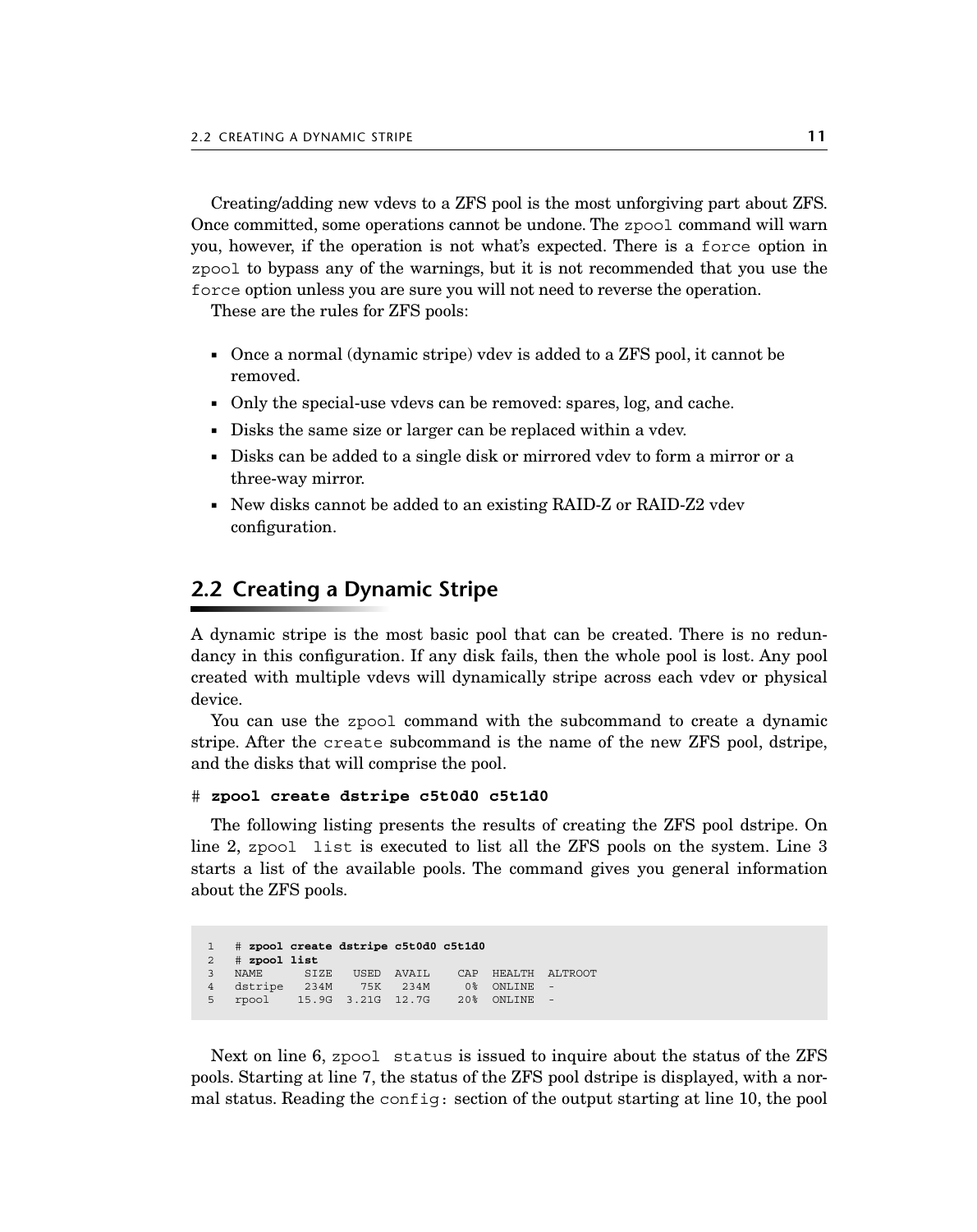dstripe is shown as two concatenated disks. Lines 14 and 15 list the vdevs (c5t0d0 and c5t1d0) that belong to the pool dstripe. The second pool listed is made of a single disk called *rpool,* configured as a dynamic stripe with only a single vdev (c3d0s0). It was created as part of the OS installation process.

| 6   | # zpool status               |        |             |                  |          |  |  |
|-----|------------------------------|--------|-------------|------------------|----------|--|--|
| 7   | pool: dstripe                |        |             |                  |          |  |  |
| 8   | state: ONLINE                |        |             |                  |          |  |  |
| 9   | scrub: none requested        |        |             |                  |          |  |  |
| 10  | config:                      |        |             |                  |          |  |  |
| 11  |                              |        |             |                  |          |  |  |
| 12  | <b>NAME</b>                  | STATE  | <b>READ</b> | WRITE CKSUM      |          |  |  |
| 13  | dstripe                      | ONLINE | $\Omega$    | $\Omega$         | $\Omega$ |  |  |
| 14  | c5t0d0                       | ONLINE | $\Omega$    | 0                | 0        |  |  |
| 15  | c5t1d0                       | ONLINE | $\Omega$    | $\Omega$         | $\Omega$ |  |  |
| 16  |                              |        |             |                  |          |  |  |
| 17  | errors: No known data errors |        |             |                  |          |  |  |
| 18  |                              |        |             |                  |          |  |  |
| 19  | pool: rpool                  |        |             |                  |          |  |  |
| 2.0 | state: ONLINE                |        |             |                  |          |  |  |
| 21  | scrub: none requested        |        |             |                  |          |  |  |
| 22  | config:                      |        |             |                  |          |  |  |
| 2.3 |                              |        |             |                  |          |  |  |
| 24  | <b>NAME</b>                  | STATE  |             | READ WRITE CKSUM |          |  |  |
| 25  | rpool                        | ONLINE | $\Omega$    | $\Omega$         | $\Omega$ |  |  |
| 26  | c3d0s0                       | ONLINE | $\Omega$    | $\Omega$         | $\Omega$ |  |  |
| 2.7 |                              |        |             |                  |          |  |  |
| 28  | errors: No known data errors |        |             |                  |          |  |  |

Figure 2.1 illustrates the resulting dynamic pool with its two vdevs of single nonredundant disks. Any problems with the disks (sector errors or disk failure) may result in the loss of the whole pool or data.



**Figure 2.1** Dynamic stripe pool with two vdevs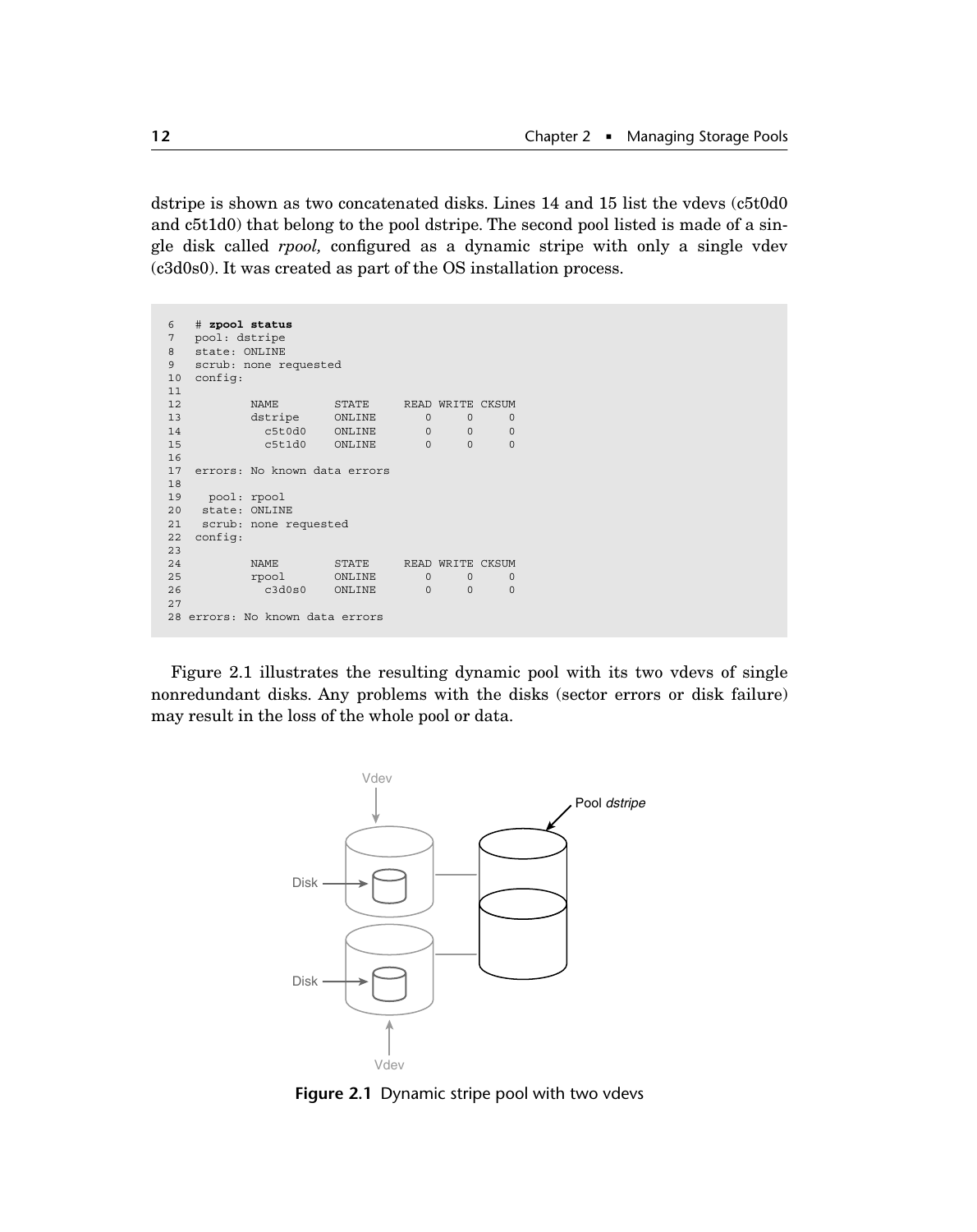## **2.3 Creating a Pool with Mirrored Devices**

The following command creates a ZFS mirrored pool called *mpool* with a mirrored vdev. As expected, the new pool mpool is about half the capacity of dstripe. The pool dstripe is a concatenation of two disks of the same capacity, and mpool is a mirror of a disk of the same capacity.

The following command line shows how to use the zpool command with the subcommand create to create a pool with mirrored vdevs. After the create subcommand is the name of the new ZFS pool, mpool. The mirror subcommand will create a mirrored vdev with the disks c5t2d0 and c5t3d0.

#### # **zpool create mpool mirror c5t2d0 c5t3d0**

The following output is the creation of a mirrored ZFS pool called *mpool*. Using the zpool list command, you now can see the capacity of the newly created pool on line 5. Notice it is half the capacity of the dstripe pool.

```
1 # zpool create mpool mirror c5t2d0 c5t3d0
2 # zpool list
3 NAME SIZE USED AVAIL CAP HEALTH ALTROOT
4 dstripe 234M 75K 234M 0% ONLINE -
5 mpool 117M 73.5K 117M 0% ONLINE -
6 rpool 15.9G 3.21G 12.7G 20% ONLINE -
```
Starting at line 20 (in the following part of the listing) is the status information of mpool. The disks c5t2d0 and c5t3d0 are configured as a mirror vdev, and the mirror is part of *mpool.* This is an important concept in reading the status information of ZFS pools. Notice the indentations on the pool name notations. The first is the name of the ZFS pool. Then at the first indentation of the name are the vdevs that are part of the pool. In the case of a dynamic stripe, this is the physical device. If the pool is created with redundant vdev(s), the first indentation will be mirror, raidz1, or raidz2. Then the next indentation will be the physical devices that comprise the redundant vdev. On lines 13 and 25 are the names dstripe and mpool, respectively. On lines 14 and 15 are the disks that belong to dstripe on the first indentation. On line 25 is the mirror configuration, and the next indented line lists the disks belonging to the mirror configuration. Compare Figures 2.1 and 2.2 for a graphical representation of each pool's configuration.

```
7 # zpool status
8 pool: dstripe
9 state: ONLINE
10 scrub: none requested
11 config:
```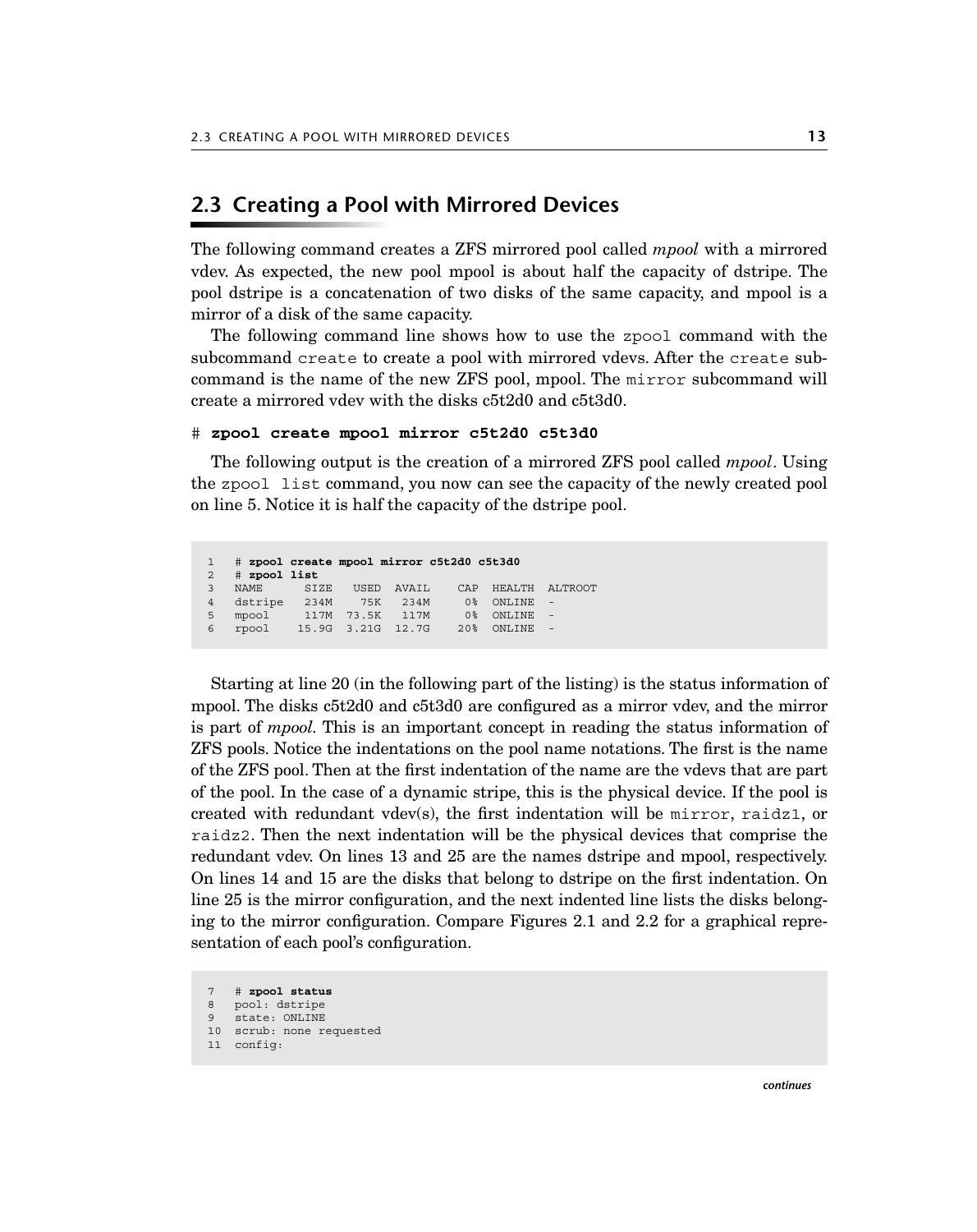```
\begin{array}{c} 12 \\ 13 \end{array}NAME STATE READWRITE CKSUM<br>dstripe ONLINE 0 0
14 dstripe ONLINE 0 0 0<br>15 c5t0d0 ONLINE 0 0 0
15 c5t0d0 ONLINE 0 0 0<br>16 c5t1d0 ONLINE 0 0 0
            c5t1d0 ONLINE
17
18 errors: No known data errors
19<br>20
    pool: mpool
21 state: ONLINE<br>22 scrub: none re
   scrub: none requested
23 config:
           NAME STATE READ WRITE CKSUM<br>mpool ONLINE 0 0 0
25 mpool ONLINE 0 0 0
26 mirror ONLINE 0 0 0
27 c5t2d0 ONLINE 0 0 0
28 c5t3d0 ONLINE 0 0 0
2930 errors: No known data errors
\frac{31}{32}32 pool: rpool
33 state: ONLINE
34 scrub: none requested
35 config:
36<br>37
           NAME STATE READWRITE CKSUM<br>rpool ONLINE 0 0 0
38 rpool ONLINE 0 0 0<br>39 c3d0s0 ONLINE 0 0 0
            pool ONLINE<br>c3d0s0 ONLINE
40 errors: No known data errors
```
Figure 2.2 illustrates the results of creating the ZFS pool mpool with one mirrored vdev.



**Figure 2.2** Pool *mpool* with a mirrored vdev

The following sequence adds a second mirror vdev to the pool, doubling the size of pool mpool. Notice that after the addition of the second mirror vdev, the dstripe and mpool pools are the same capacity. Line 30 is the mirrored vdev with the physical disks c5t4d0 and c5t5d0 indented.

```
1. # zpool add mpool mirror c5t4d0 c5t5d0
2. # zpool list
3. NAME SIZE USED AVAIL CAP HEALTH ALTROOT
4. dstripe 234M 75K 234M 0% ONLINE -
```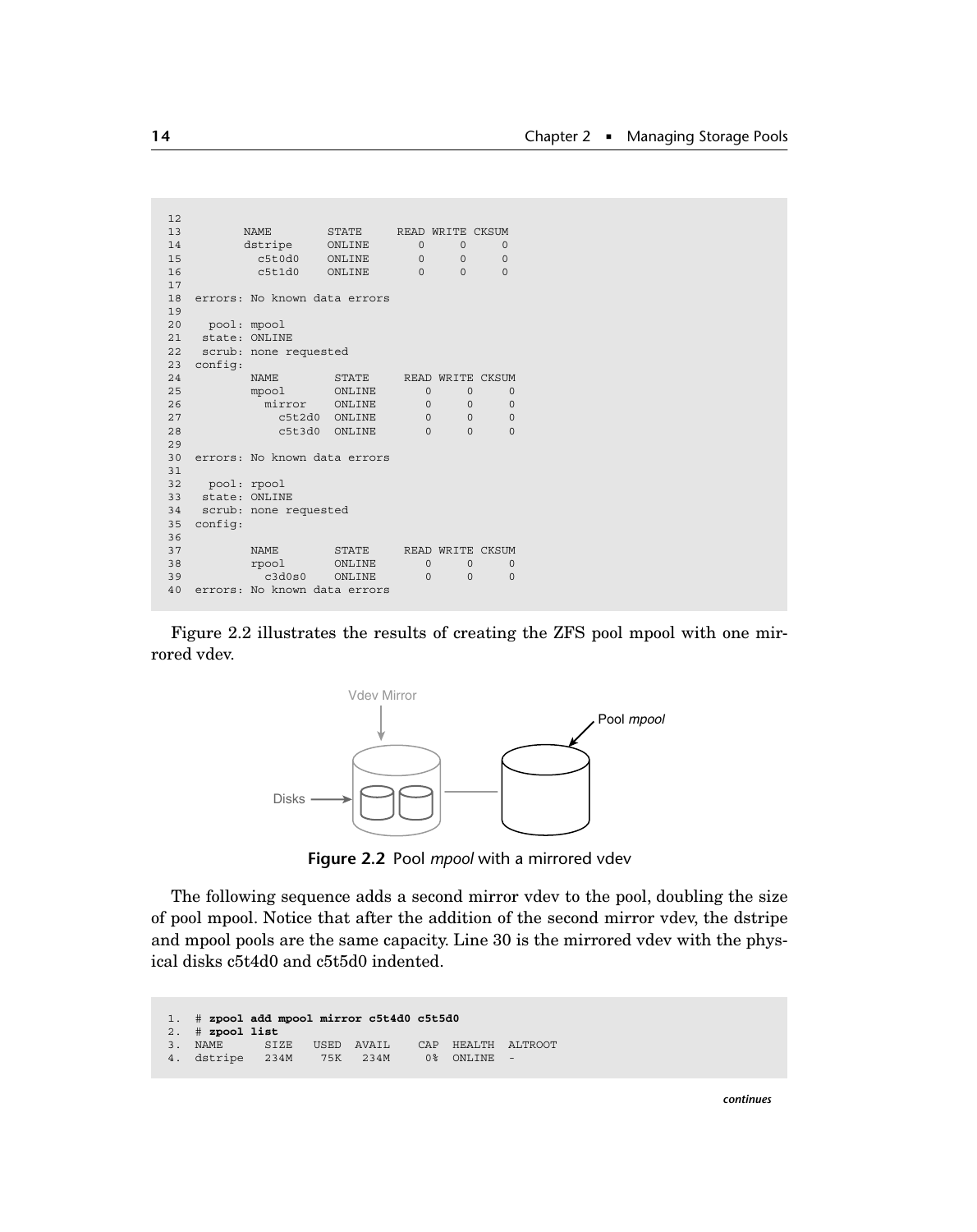```
5. mpool 234M 78K 234M 0% ONLINE -
6. rpool 15.9G 3.21G 12.7G 20% ONLINE -
7. # zpool status
8. pool: dstripe
9. state: ONLINE
10. scrub: none requested
11. config:
12.<br>13. NAME
           STATE READ WRITE CKSUM
14. dstripe ONLINE 0 0 0
15. c5t0d0 ONLINE 0 0 0
16. c5t1d0 ONLINE 0 0 0
17.
18. errors: No known data errors
\frac{19}{20}.
    pool: mpool
21. state: ONLINE
22. scrub: none requested
23. config:
24.
25. NAME STATE READ WRITE CKSUM
26. mpool ONLINE 0 0 0
27. mirror ONLINE 0 0 0
28. c5t2d0 ONLINE 0 0 0
     c5t3d0 ONLINE 0 0 0<br>mirror ONLINE 0 0 0
30. mirror ONLINE 0 0<br>31. c5t4d0 ONLINE 0 0
1. 251410 ONLINE 0 0 0<br>31. c5t4d0 ONLINE 0 0 0<br>32. c5t5d0 ONLINE 0 0 0
      c5t5d0 ONIJNE33.
34. errors: No known data errors
35.
36. pool: rpool
37. state: ONLINE
38. scrub: none requested
39. config:
40. NAME STATE READ WRITE CKSUM
41. rpool ONLINE 0 0 0
42. c3d0s0 ONLINE 0 0 0
43. errors: No known data errors
```
Figure 2.3 shows the results of adding a second mirrored vdev to ZFS pool *mpool*.

## **2.4 Creating a Pool with RAID-Z Devices**

In ZFS you can also create redundant vdevs similar to RAID-5, called *RAID-Z*. To create a pool with double parity, you would use RAID-Z2 instead.

The following command line will create a ZFS pool named *rzpool* with two RAID-Z1 vdevs, each with four disks:

#### # **zpool create rzpool raidz1 c5t6d0 c5t7d0 c5t8d0 c5t9d0 raidz1 c5t10d0 c5t11d0 c5t12d0 c5t13d0**

The first RAID-Z1 vdev consists of disks c5t6d0, c5t7d0, c5t8d0, and c5t9d0, and the second RAID-Z1 vdev has c5t6d0, c5t7d0, c5t8d0, and c5t9d0 as members.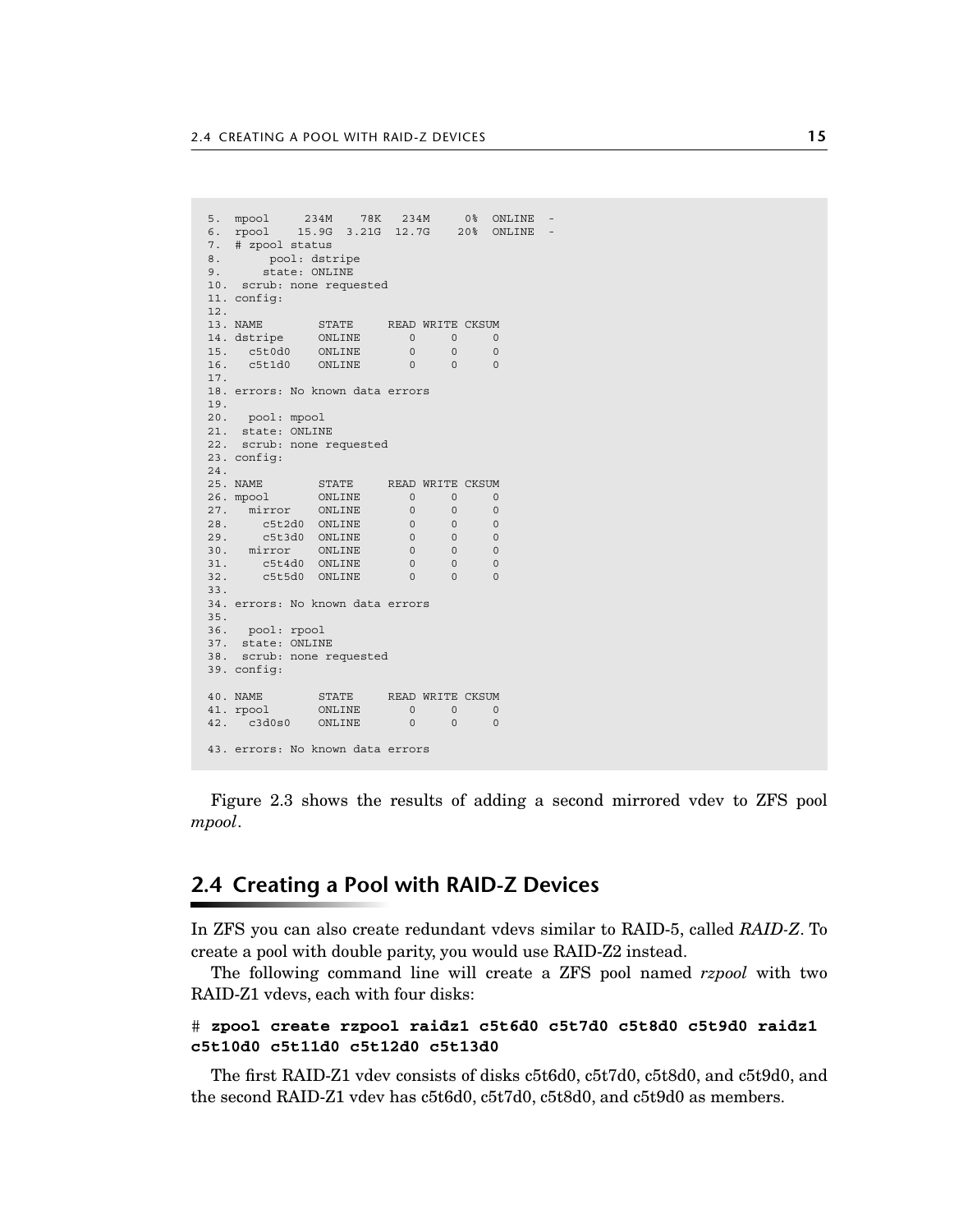

**Figure 2.3** Pool *mpool* with the added mirror vdev

The zpool list command shows the summary status of the new pool rzpool. The output of zpool status, on lines 16 and 21, shows the RAID-Z1 virtual devices and physical disk devices that make up each RAID-Z1 virtual device.

```
1 # zpool create rzpool raidz1 c5t6d0 c5t7d0 c5t8d0 c5t9d0
raidz1 c5t10d0 c5t11d0 c5t12d0 c5t13d0
2 # zpool list
          SIZE USED AVAIL CAP HEALTH ALTROOT<br>234M 75K 234M 0% ONLINE -<br>234M 78K 234M 0% ONLINE -
4 dstripe 234M 75K 234M 0% ONLINE -
5 mpool 234M 78K 234M 0% ONLINE -
6 rpool 15.9G 3.21G 12.7G 20% ONLINE -
           936M 138K 936M
8 # zpool status
  …lines deleted…
9 pool: rzpool
10 state: ONLINE
11 scrub: none requested
12 config:
13
14 NAME STATE READ WRITE CKSUM
15 rzpool ONLINE 0 0 0
16 raidz1 ONLINE 0 0 0
17 c5t6d0 ONLINE 0 0 0<br>18 c5t7d0 ONLINE 0 0 0
18 c5t7d0 ONLINE 0 0 0
19 c5t8d0 ONLINE 0 0 0
20 c5t9d0 ONLINE 0 0 0
21 raidz1 ONLINE 0 0 0<br>22 c5t10d0 ONLINE 0 0 0
22 c5t10d0 ONLINE 0 0 0<br>
23 c5t11d0 ONLINE 0 0 0<br>
24 c5t12d0 ONLINE 0 0 0
            c5t11d0 ONLINE
24 c5t12d0 ONLINE 0 0 0<br>25 c5t13d0 ONLINE 0 0 0
             c5t13d0 ONLINE 0 0 0
26
27 errors: No known data errors
```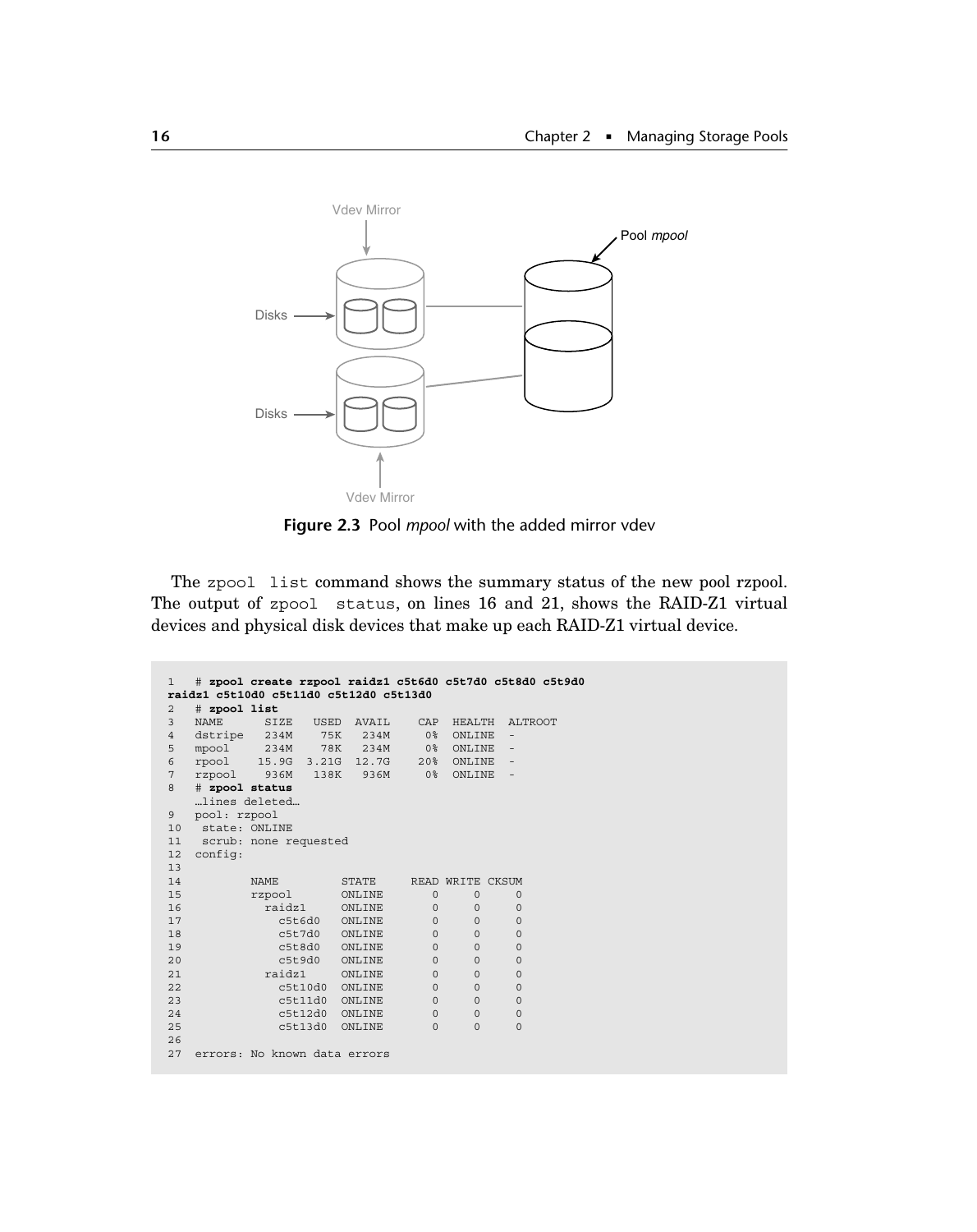Figure 2.4 has two RAID-Z1 vdevs with four physical disks to each vdev. The vdevs are concatenated to form the ZFS pool rzpool.



**Figure 2.4** Pool *rzpool* using two RAID-Z1 redundant vdevs

## **2.5 Creating a Spare in a Storage Pool**

You can add spare vdevs to a pool to increase its reliability and maintain performance. In case of disk failure, ZFS can replace failed disks with spare disks automatically. This gives the administrator time to make repairs without compromising the reliability and performance of the pool. Spares can be shared among multiple pools. The following example adds a spare disk device to the pool *mpool.* On line 22, the spare vdev is now listed as part of the pool *mpool.*

```
1 # zpool add mpool spare c5t14d0
2 # zpool list
                SIZE USED AVAIL CAP HEALTH ALTROOT<br>234M 75K 234M 0% ONLINE -
4 dstripe 234M 75K 234M<br>5 mpool 234M 84K 234M
5 mpool 234M 84K 234M 0% ONLINE<br>6 rpool 15.9G 3.20G 12.7G 20% ONLINE<br>7 rzpool 936M 141K 936M 0% ONLINE
  6 rpool 15.9G 3.20G 12.7G 20% ONLINE -
7 rzpool 936M 141K 936M
8 # zpool status mpool<br>9 pool: mpool
     9 pool: mpool
10 state: ONLINE
11 scrub: none requested
```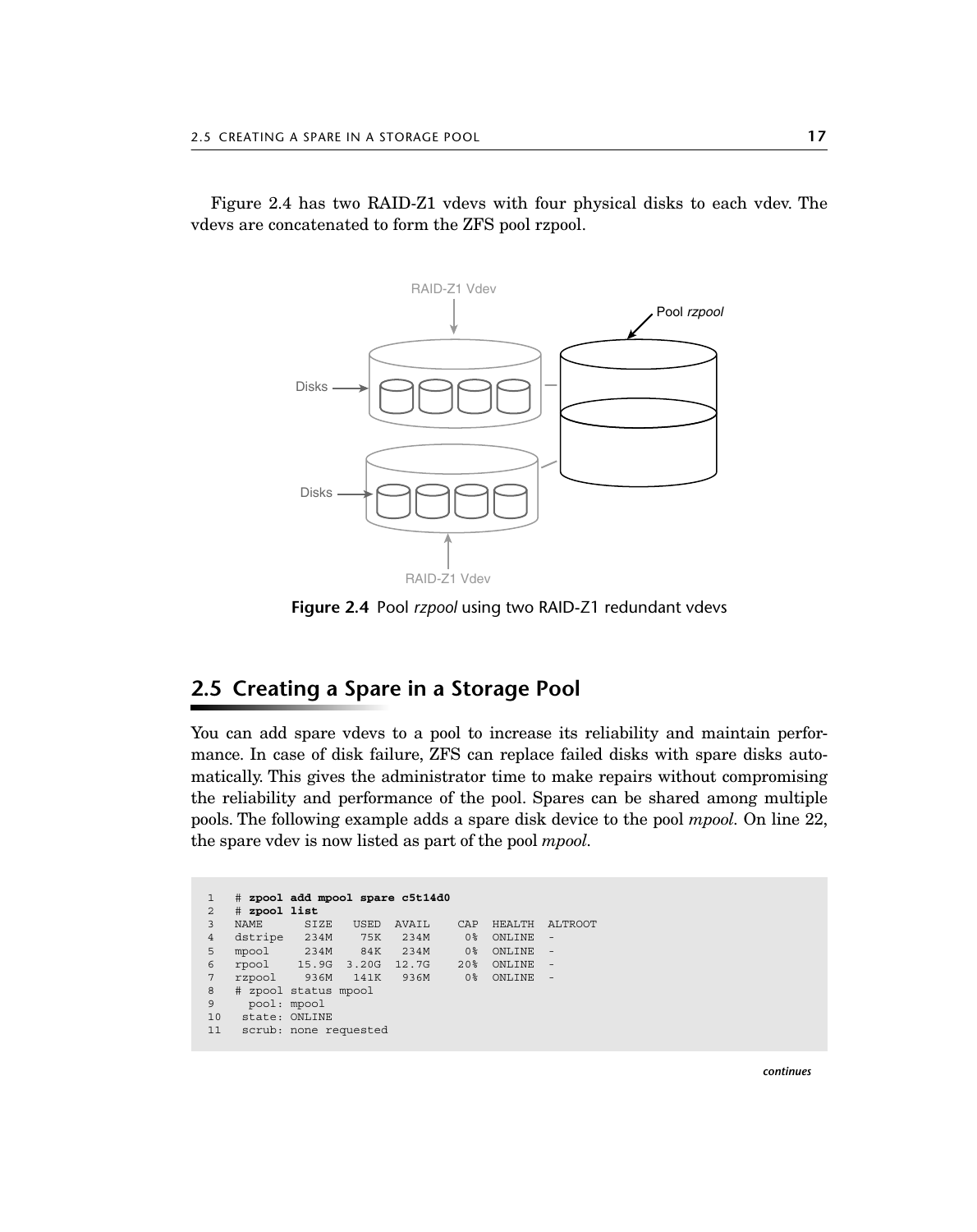| 12   | config:                      |              |             |          |              |
|------|------------------------------|--------------|-------------|----------|--------------|
| 13   |                              |              |             |          |              |
| 14   | <b>NAME</b>                  | <b>STATE</b> | <b>READ</b> | WRITE    | <b>CKSUM</b> |
| 15   | mpool                        | ONLINE       | $\Omega$    | $\Omega$ | 0            |
| 16   | mirror                       | ONLINE       | $\Omega$    | $\Omega$ | 0            |
| 17   | c5t2d0                       | ONLINE       | $\Omega$    | $\Omega$ | $\Omega$     |
| 18   | c5t3d0                       | ONLINE       | $\Omega$    | $\Omega$ | 0            |
| 19   | mirror                       | ONLINE       | $\Omega$    | $\Omega$ | $\circ$      |
| 2.0  | c5t4d0                       | ONLINE       | $\Omega$    | $\Omega$ | $\Omega$     |
| 2.1  | c5t5d0                       | ONLINE       | $\Omega$    | $\Omega$ | $\Omega$     |
| 2.2. | spares                       |              |             |          |              |
| 2.3  | c5t14d0                      | <b>AVAIL</b> |             |          |              |
| 2.4  |                              |              |             |          |              |
| 25   | errors: No known data errors |              |             |          |              |
|      |                              |              |             |          |              |

In Figure 2.5, an additional vdev is added to the ZFS pool mpool. A spare vdev can be shared with multiple ZFS pools. The spares must have at least the same capacity of the smallest disk in the other vdev devices.



**Figure 2.5** Pool *mpool* with a spare vdev added

# **2.6 Adding a Spare Vdev to a Second Storage Pool**

As indicated earlier in the chapter, you can share a spare vdev with other pools on the same system. In the following example, the spare vdev (c5t14d0) disk is shared with ZFS pool *rzpool.* After you add the spare to the *rzpool,* the spare disk now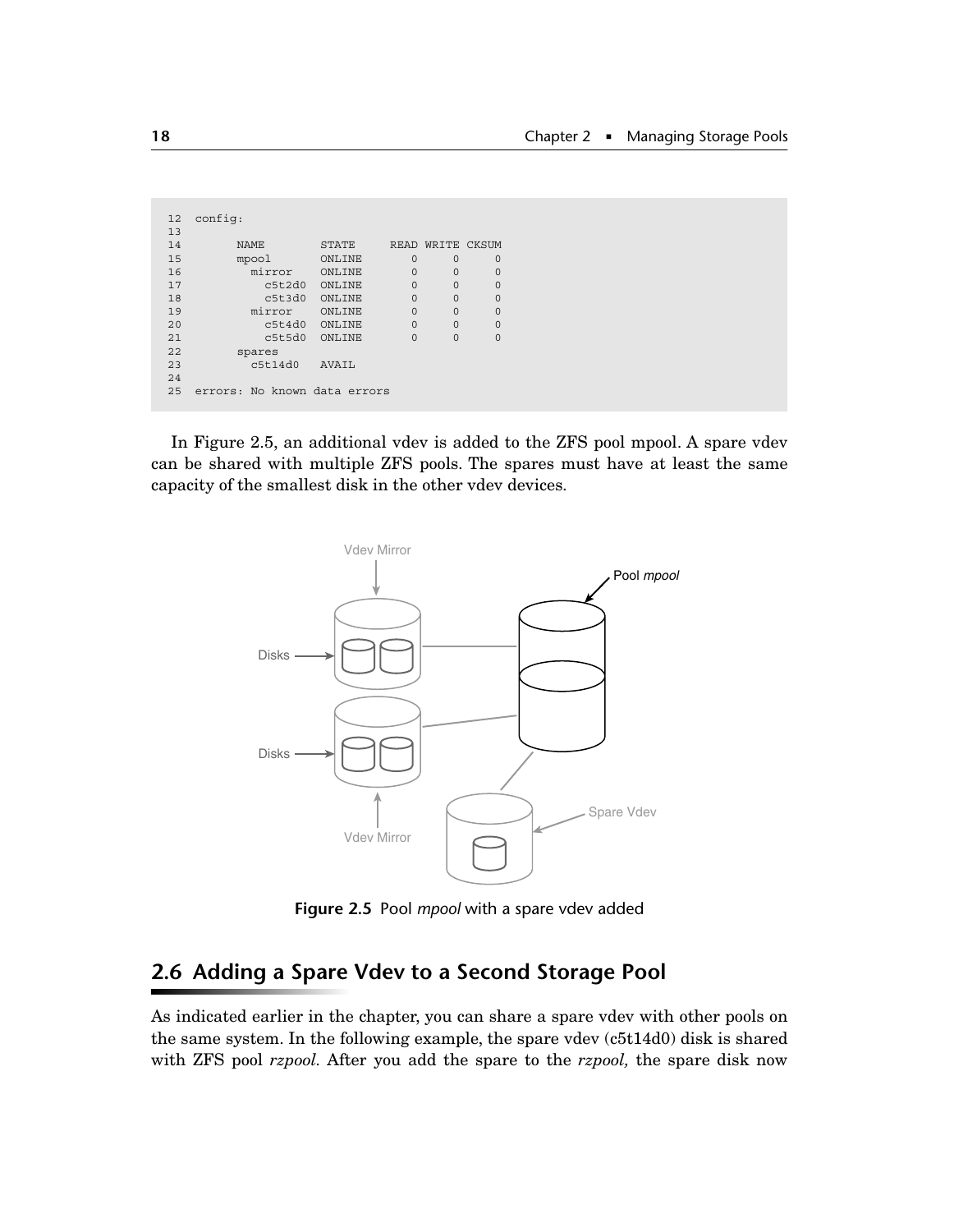appears in ZFS pools *mpool* and *rzpool,* namely, on lines 16 and 17 and lines 38 and 39.

```
1 # zpool add rzpool spare c5t14d0
2 # zpool status mpool rzpool
3 pool: mpool
4 state: ONLINE
5 scrub: none requested
6 config:
7
8 NAME STATE READ WRITE CKSUM
9 mpool ONLINE 0 0 0
9 mpool ONLINE 0 0 0 0<br>10 mirror ONLINE 0 0 0<br>11 c5t2d0 ONLINE 0 0 0
11 c5t2d0 ONLINE 0 0 0
    0 c5t3d0 ONLINE 0 0 0<br>1111000 ONLINE 0 0 0
13 mirror ONLINE 0 0 0<br>14 c5t4d0 ONLINE 0 0 0<br>15 c5t5d0 ONLINE 0 0 0
14 c5t4d0 ONLINE 0 0 0
    c5t5d0 ONLINE
16 spares
17 c5t14d0 AVAIL
18
19 errors: No known data errors
20
21 pool: rzpool
22 state: ONLINE
23 scrub: none requested<br>24 config:
   config:
25<br>26 NAME
26 NAME STATE READ WRITE CKSUM
27 rzpool ONLINE 0 0 0
28 raidz1 ONLINE 0 0 0
29 c5t6d0 ONLINE 0 0 0
30 c5t7d0 ONLINE 0 0 0
31 c5t8d0 ONLINE 0 0 0
32 c5t9d0 ONLINE 0 0 0
   raidz1 ONLINE 0 0 0<br>c5t10d0ONLINE 0 0 0
34 c5t10d0 ONLINE 0 0 0
35 c5t11d0 ONLINE 0 0 0
      c5t12d0 ONLINE
37 c5t13d0 ONLINE 0 0 0
38 spares<br>39 c5t.14
    c5t14d0 AVAIL
4041 errors: No known data errors
```
In Figure 2.6, the spare vdev is shared between the *mpool* and *rzpool* ZFS pools. Each pool can use the spare when needed.

## **2.7 Replacing Bad Devices Automatically**

ZFS has the capability to replace a disk in a pool automatically without intervention by the administrator. This feature, known as **autoreplace**, is turned off by default. This feature will allow ZFS to replace a bad disk with a spare from the spares pool, automatically allowing the pool to operate at optimum performance.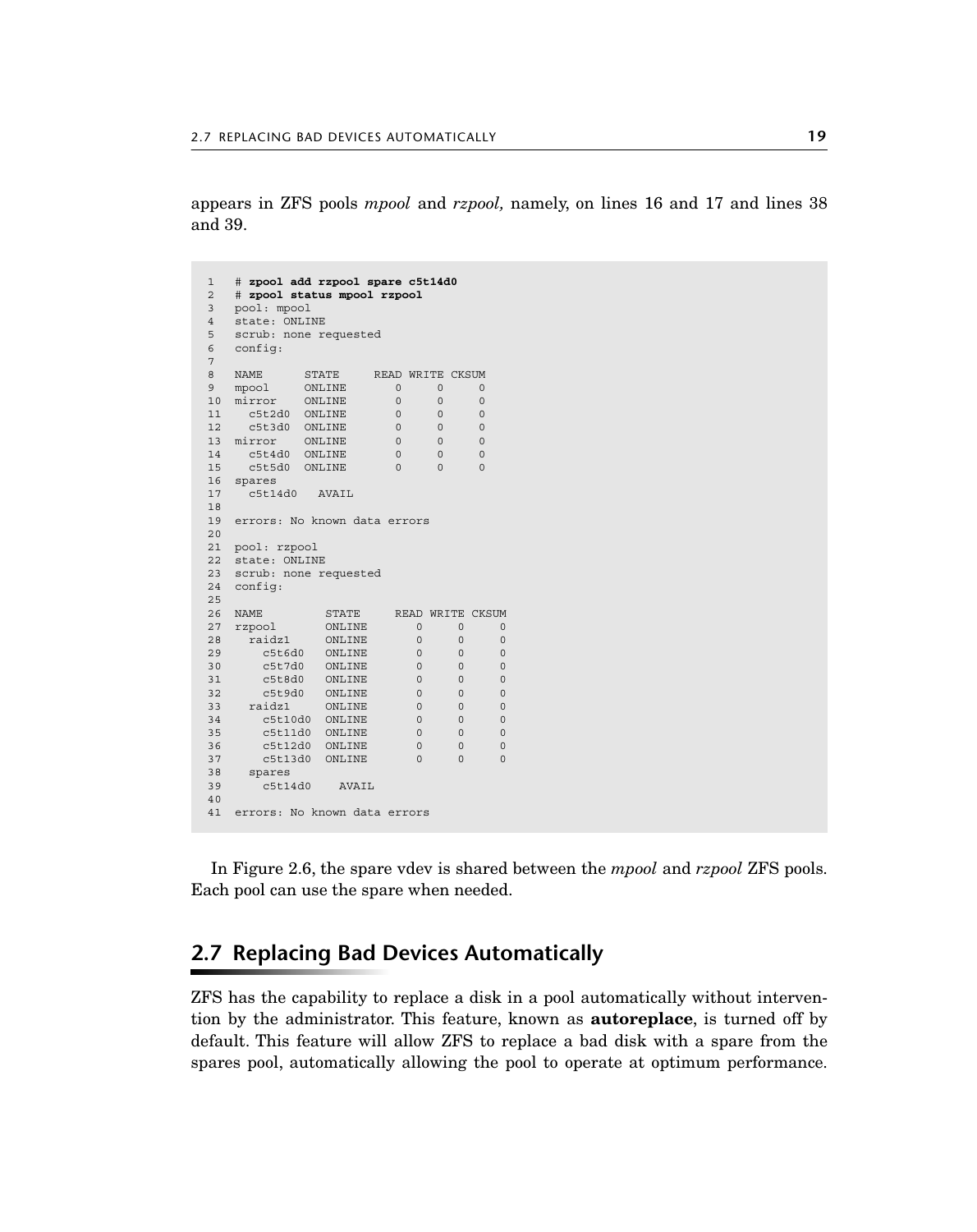

**Figure 2.6** Pools *mpool* and *rzpool* sharing a spare vdev

This allows the administrator to replace the failed drive at a later time. The manual disk replacement procedure is covered later in this chapter.

If you list the properties of the ZFS pool, you can see that the autoreplace feature is turned off using the get subcommand.

| $\mathbf{1}$   | #           | zpool get all mpool |                          |         |  |
|----------------|-------------|---------------------|--------------------------|---------|--|
| $\overline{2}$ | <b>NAME</b> | PROPERTY            | VALUE                    | SOURCE  |  |
| 3              | mpool       | size                | 234M                     |         |  |
| $\overline{4}$ | mpool       | used                | 111K                     |         |  |
| 5              | mpool       | available           | 234M                     |         |  |
| 6              | mpool       | capacity            | 0 <sup>8</sup>           |         |  |
| 7              | mpool       | altroot             | $\overline{\phantom{0}}$ | default |  |
| 8              | mpool       | health              | <b>DEGRADED</b>          |         |  |
| 9              | mpool       | quid                | 11612108450022771594     |         |  |
| 10             | mpool       | version             | 13                       | default |  |
| 11             | mpool       | bootfs              |                          | default |  |
| 12             | mpool       | delegation          | on                       | default |  |
| 13             | mpool       | autoreplace         | off                      | default |  |
| 14             | mpool       | cachefile           | $\overline{\phantom{0}}$ | default |  |
| 15             | mpool       | failmode            | wait                     | default |  |
| 16             | mpool       | listsnapshots       | off                      | default |  |
|                |             |                     |                          |         |  |

To turn on the autoreplace feature, use the following command line:

#### # **zpool autoreplace=on mpool**

To simulate a bad device, I shut down the system and removed c5t4d0 from the system. The system now cannot contact the disk and has marked the removed disk as unavailable. With the system rebooted, you can examine the output of the zpool status command: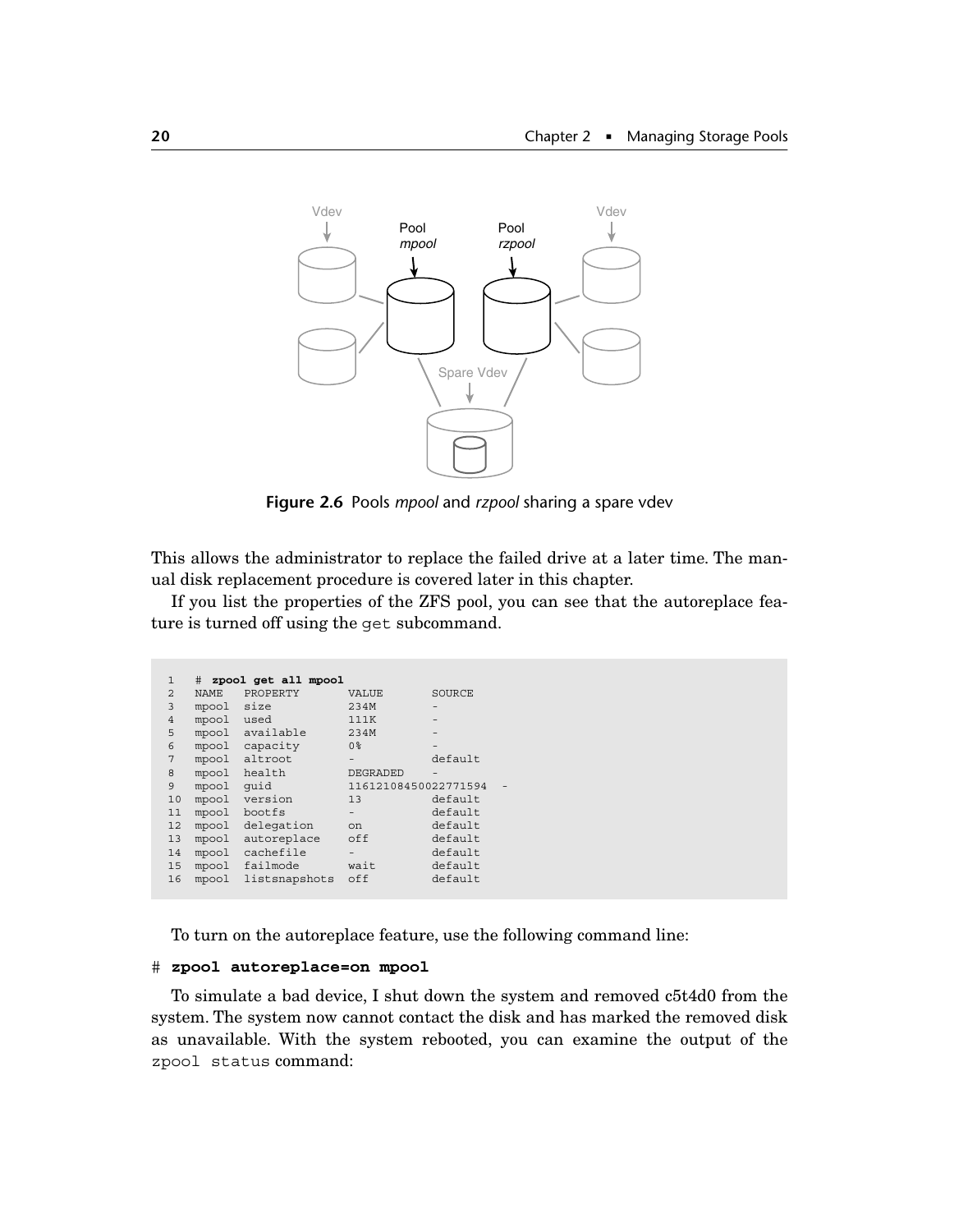```
1 $ zpool status mpool
  2 pool: mpool
3 state: DEGRADED<br>4 status: One or
  4 status: One or more devices could not be opened. Sufficient replicas exist for
5 the pool to continue functioning in a degraded state.
6 action: Attach the missing device and online it using 'zpool online'.
7 see: http://www.sun.com/msg/ZFS-8000-2Q
8 scrub: resilver completed after 0h0m with 0 errors on Mon Apr 6 00:52:36 2009
  config:
10<br>11 NAME
                STATE READ WRITE CKSUM<br>DEGRADED 0 0 0
12 mpool DEGRADED 0 0 0
13 mirror
14 c5t2d0 ONLINE 0 0 0
15 c5t3d0 ONLINE 0 0 0<br>16 mirror DEGRADED 0 0 0<br>17 spare DEGRADED 0 0 0
    mirror DEGRADED 0<br>spare DEGRADED 0
17 spare DEGRADED 0 0 0<br>18 c5t4d0 UNAVAIL 0 89 0 cannot open
18 c5t4d0 UNAVAIL 0 89 0 cannot open
19 c5t14d0 ONLINE 0 0 0 31K resilvered
20 c5t5d0 ONLINE 0 0 0 31K resilvered
21 spares<br>22 c5t14d0
                 INUSE currently in use
23
24 errors: No known data errors
```
On line 3, the state of the pool has been degraded, and line 4 tells you that the pool can continue in this state. On lines 6 and 7, ZFS tells you what actions you will need to take, and by going to the Web site, a more detailed message tells you how to correct the problem. Line 19 tells you that the spare disk has been resilvered with disk c5t5d0. Line 22 now gives you the new status of the spare disk c5t14d0.

The original definition of **resilver** is the process of restoring a glass mirror with a new silver backing. In ZFS, it is a re-creation of data by copying from one disk to another. In other volume management systems, the process is called **resynchronization**. Continuing the example, you can shut down the system and attach a new disk in the same location of the missing disk. The new disk at location c5t4d0 is automatically resilvered to the mirrored vdev, and the spare disk is put back to an available state.

```
$ zpool status mpool
pool: mpool
state: ONLINE
scrub: resilver completed after 0h0m with 0 errors on Mon Apr 6 02:21:05 2009
config:
NAME STATE READ WRITE CKSUM
mpool ONLINE 0 0 0<br>mirror ONLINE 0 0 0
 mirror ONLINE 0 0 0
   c5t2d0 ONLINE 0 0 0
    c5t3d0 ONLINE 0 0 0
 mirror ONLINE 0 0 0<br>
c5t4d0 ONLINE 0 0 0
    c5t4d0 ONLINE 0 0 0 23K resilvered
                                 c5t5d0 ONLINE 0 0 0 23K resilvered
 spares
  c5t14d0 AVAIL
errors: No known data errors
```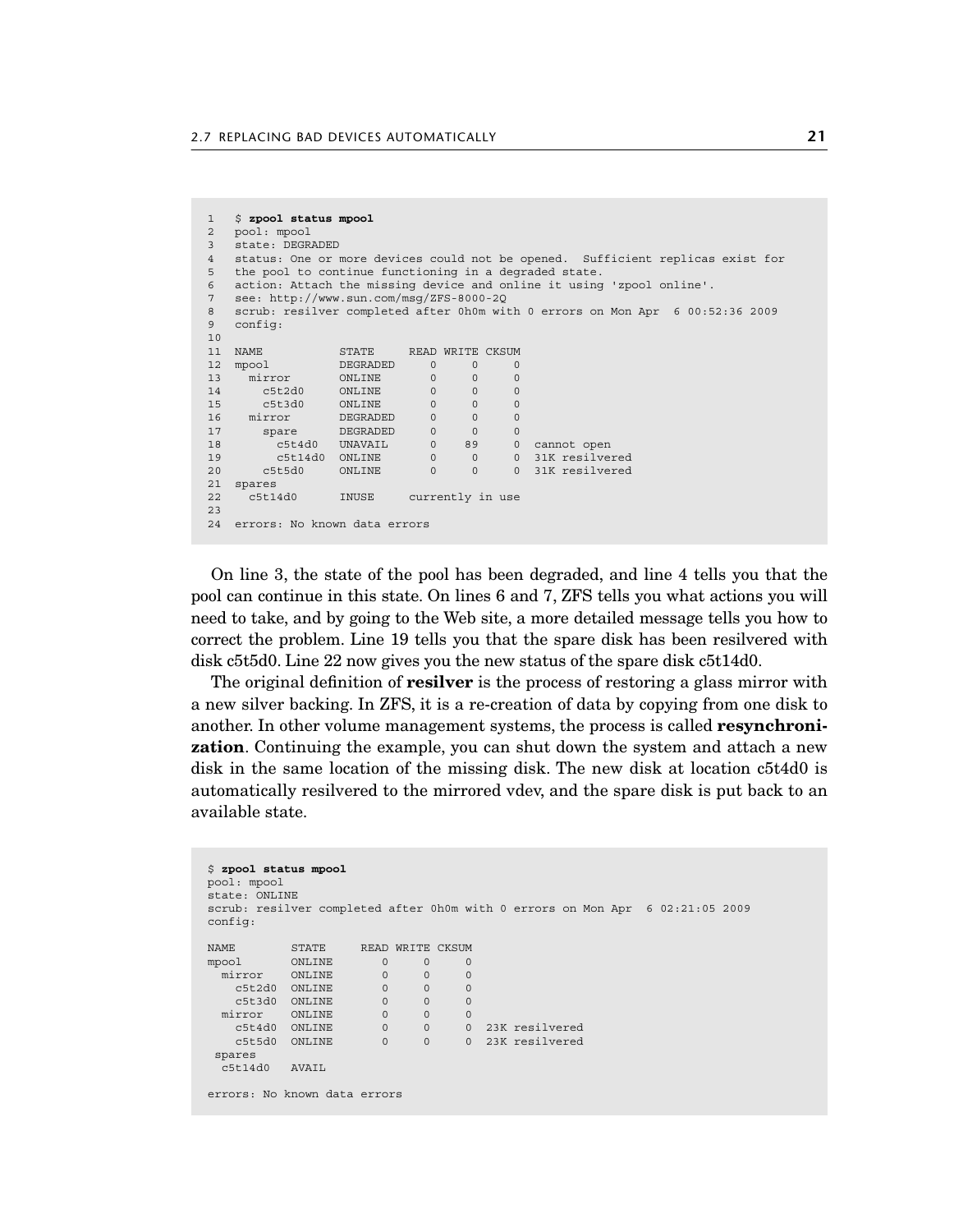If the original disk is reattached to the system, ZFS does not handle this case with the same grace. Once the system is booted, the original disk must be detached from the ZFS pool. Next, the spare disk (c5d14d0) must be replaced with the original disk. The last step is to place the spare disk back into the spares group.

```
$ pfexec zpool detach mpool c5t4d0
$ pfexec zpool replace mpool c5t14d0 c5t4d0
$ pfexec zpool add mpool spare c5t14d0
$ zpool status mpool
pool: mpool
state: ONLINE
scrub: resilver completed after 0h0m with 0 errors on Mon Apr 6 02:50:25 2009
config:
NAME STATE READ WRITE CKSUM
mpool ONLINE 0 0 0
mirror ONLINE 0 0 0
 c5t2d0 ONLINE 0 0 0
   c5t2d0 ONLINE 0 0 0<br>
c5t3d0 ONLINE 0 0 0<br>
irror ONLINE 0 0 0
  mirror ONLINE 0 0 0
    c5t4d0 ONLINE 0 0 0 40.5K resilvered
                               0 40.5K resilvered
spares
  c5t14d0 AVAIL
errors: No known data errors
```
# **2.8 Locating Disks for Replacement**

Locating the correct disk for replacement is crucial. If the wrong disk is replaced, it could corrupt the whole ZFS pool. There is a simple process for locating a disk in an array using the format command. This technique works best when the disks are relatively quiet and have disk-access LEDs that can be seen while in operation.

If the disk is still accessible to Solaris, follow these steps:

- 1. Start the format command, and select the disk you want to locate by selecting the number before the drive.
- 2. Type **analyze**, and hit the Enter/Return key.
- 3. Select read test by typing **read**, and then hit Enter/Return.
- 4. Look at the array, and find the disk LED with constant access.
- 5. Once the disk is located, stop the read test by pressing Ctrl+C.
- 6. To exit the format utility, type **quit** and hit Return, and then type **quit** and hit Return again.
- 7. Replace the disk according to manufacturer's instructions.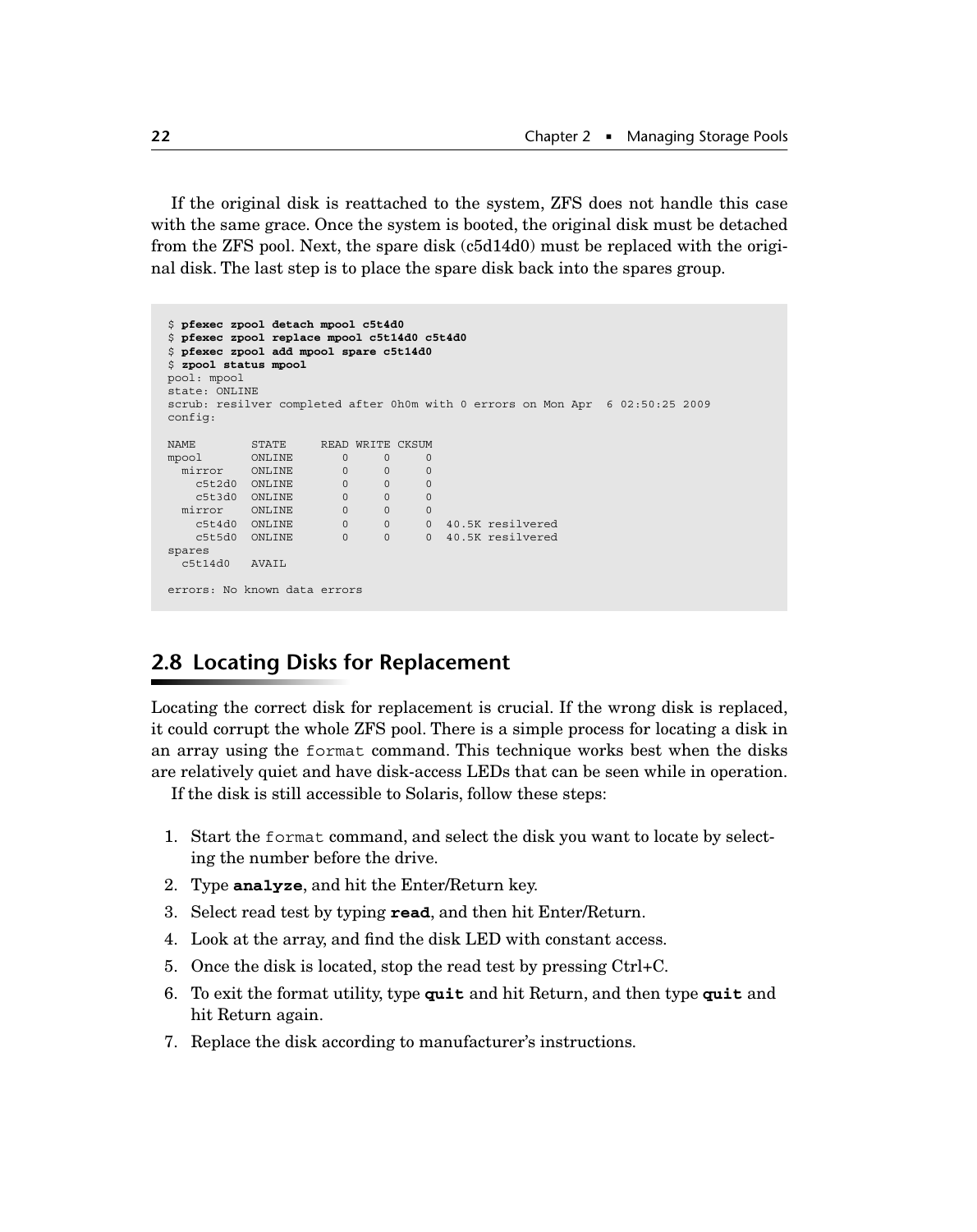If the damaged disk is not seen by format, try to light up the LEDs of the disks above and below the target number of the damaged disk. For example, if you were looking to find c5t6d0 and it was not seen by the format command, you would first locate c5t5d0 by using the format read test and then locate c5t7d0 by using the same method. The drive in between should be c5t6d0.

## **2.9 Example of a Misconfigured Pool**

The following is an example of a ZFS pool that started as a RAID-Z pool and needed more space. The administrator just added the new disks to the pool. The status output follows.

```
$ zpool status -v
pool: mypool
state: ONLINE
status: One or more devices has experienced an error resulting in data
corruption. Applications may be affected.
action: Restore the file in question if possible. Otherwise restore the entire pool 
from backup.
see: http://www.sun.com/msg/ZFS-8000-8A
scrub: resilver completed with 0 errors on Tue Nov 18 17:05:10 2008
config:
NAME STATE READ WRITE CKSUM<br>mypool ONLINE 0 0 18
                   \begin{matrix}0&&0&18\0&&0&0\end{matrix}raidz1 ONLINE 0 0 0<br>c2t0d0 ONLINE 0 0 0<br>c2t1d0 ONLINE 0 0 0
 c2t0d0 ONLINE 0 0 0
 c2t1d0 ONLINE 0 0 0
    c2t2d0 ONLINE 0 0 0
    c2t3d0 ONLINE 0 0 0
   c2t4d0 ONLINE 0 0 0
    c2t5d0 ONLINE 0 0 0
  c2t9d0 ONLINE 0 0 0
  c2t11d0 ONLINE 0 0 0
  c2t12d0 ONLINE 0 0 18
  c2t10d0 ONLINE 0 0 0
  c2t13d0 ONLINE 0 0 0
spares
  c2t8d0 AVAIL
errors: Permanent errors have been detected in the following files:
        mypool/dataset/u01:<0x2a07a>
        mypool/dataset/u01:<0x2da66>
```
c2t9d0, c2t10d0, c2t11d0, c2t12d0, and c2t13d0 are single-disk vdevs. They have no redundancy. The spare vdev will not help because there is nothing to resilver with when one of the single-disk vdevs fails. In this case, ZFS has detected permanent errors in mypool/dataset/u01 and has suggested an action of restoring the files from backup or restoring the whole pool from backup.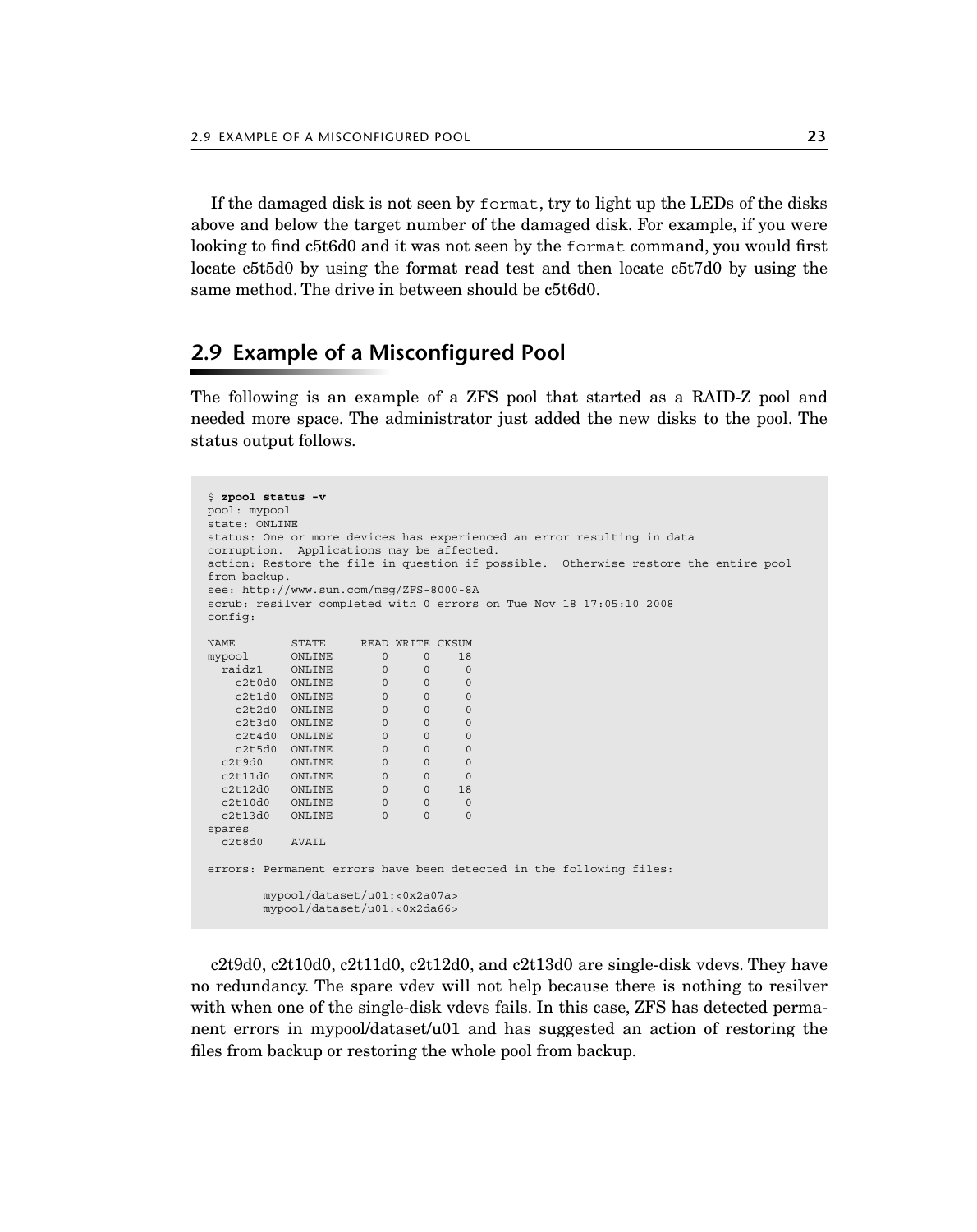The ZFS pool is in danger of a single disk failure that may destroy the whole pool. The only way to get this pool to be redundant is to mirror all the single-vdev drives.

Figure 2.7 represents the ZFS pool mypool. The figure shows five single-disk vdevs with a single RAID-Z vdev. Any damage to the single disks will cause ZFS to lose data, or, worse, the pool will fail.

You can correct this configuration for pool redundancy in two ways:

- If there are enough disks, you can mirror the single-disk vdevs.
- You can back up all the file systems and re-create the pool. Then do a full restore of the file systems.



**Figure 2.7** The ZFS pool *mypool* has a single RAID-Z vdev and five single-disk vdevs

The procedure to replace a single-disk vdev in the preceding example is to mirror the drive in question and then detach the bad drive. What follows is the command-line procedure:

1. Mirror the drive with bad sector problems:

# **zpool replace mypool** <baddisk> <gooddisk>

- 2. Detach the bad disk:
	- # **zpool detach mypool** <baddisk>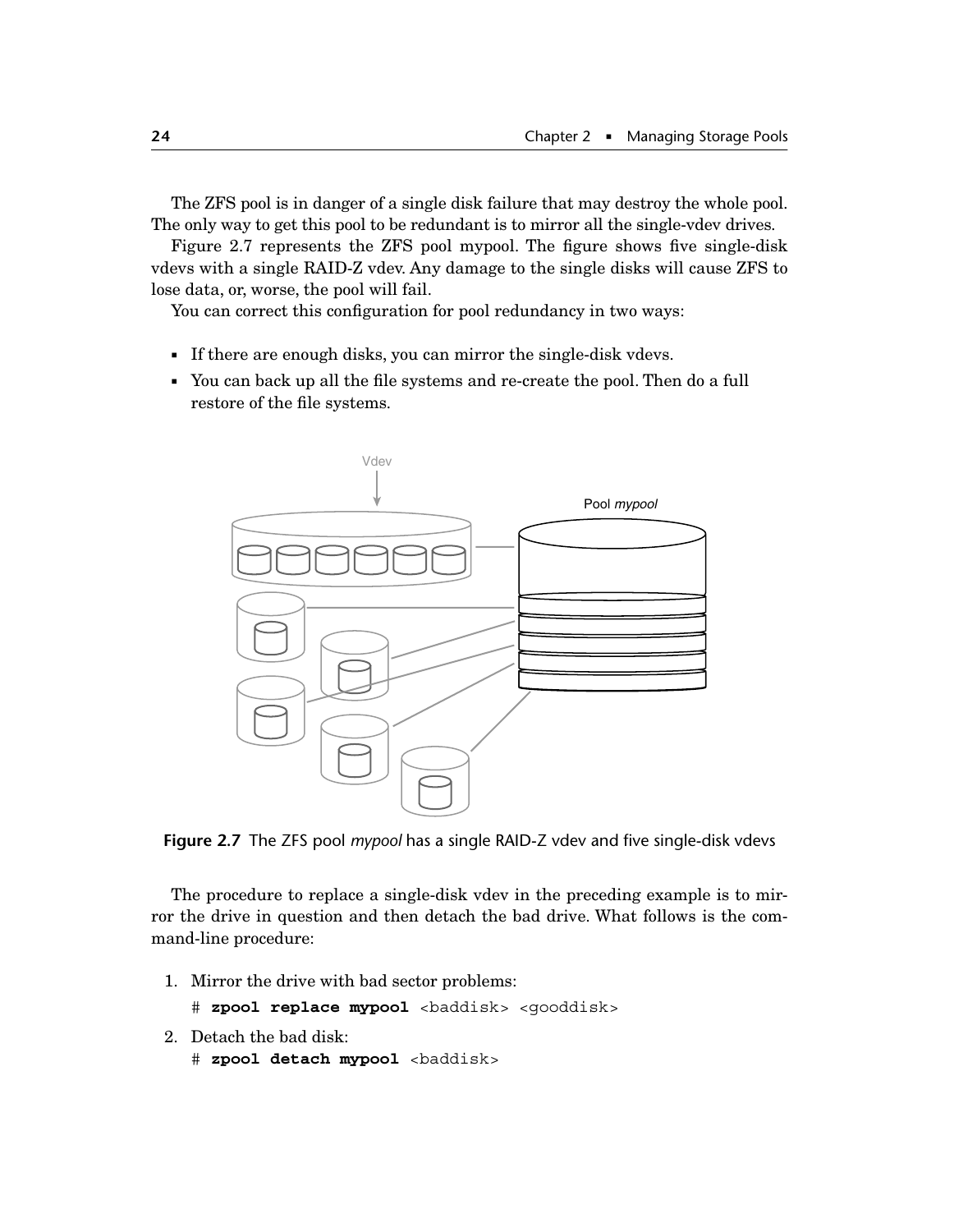# **Index**

## **A**

AD (Active Directory), 78 Administration delegation of, 3 simplifying systems administrations, 25–26 Arrays, storage arrays in ZFS, 74 Automation, of tasks, 3 autoreplace, 19–22

## **B**

beadm command boot environment management options, 26 managing boot environment with, 43 upgrading boot environment with, 43–44 Boot disks creating, 94 mirroring, 62 Boot environment managing with beadm command, 43 managing with Solaris Live Upgrade, 35 options for managing, 26 patching with Solaris Live Upgrade, 40–42 references, 46

upgrading with beadm command, 43–44 upgrading with pkg image-update command, 44–45 x4500 boot mirror example, 74

## **C**

Cache vdev overview of, 10 rules for ZFS pools, 11 CD images managing with VMM, 93 registering with VMM, 97–99 Checksums, 2 **CIFS** clients, 75 configuring SMB server in workgroup mode, 78–79 installing server packages from command line, 77 installing server packages with Package Manager, 75–77 overview of, 75 sharing home directories, 79–82 Clients, CIFS, 75 Clone, 3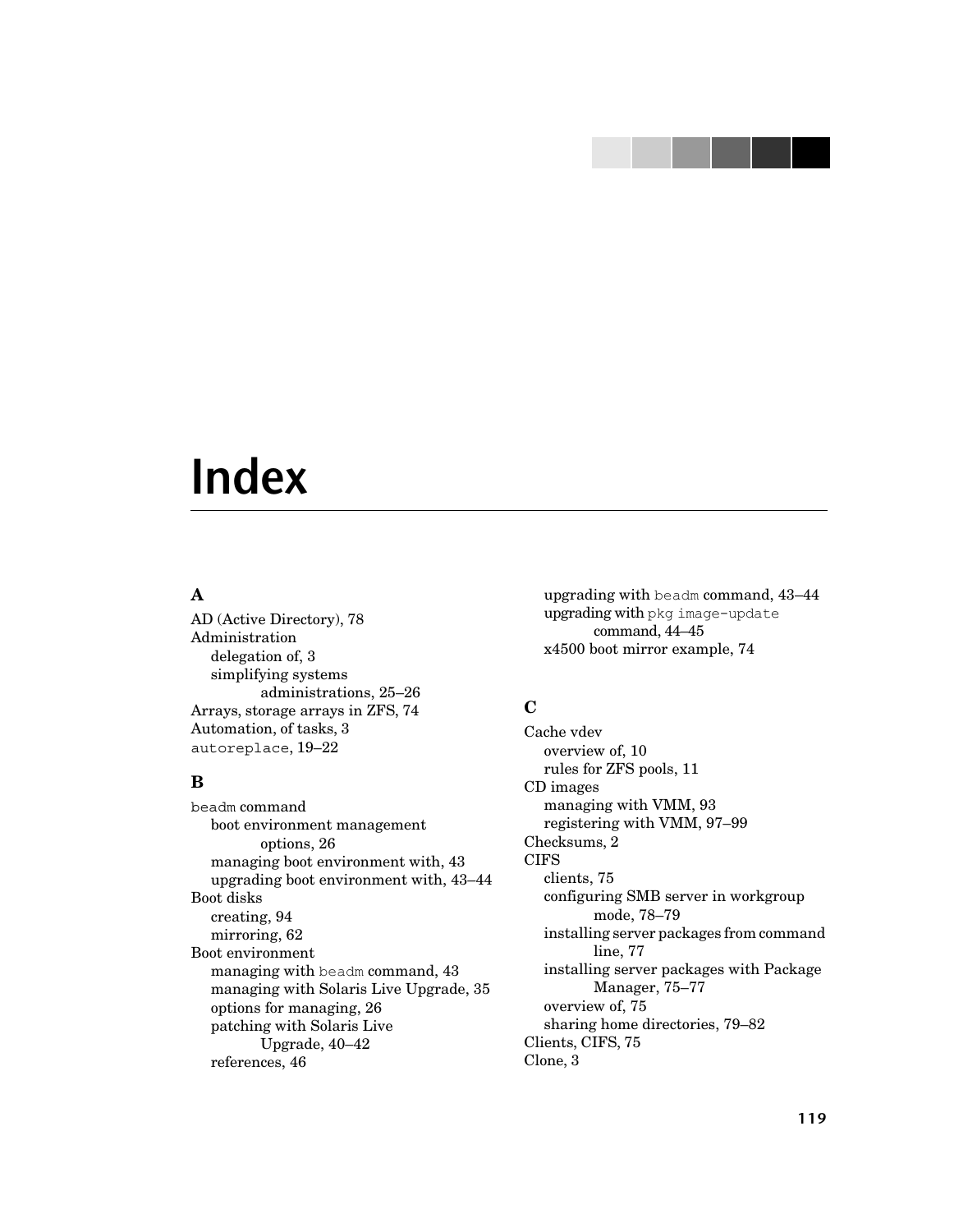Command line, installing server packages from, 77 Commands delegation of, 58 ZFS file system, 7 Compression enabling, 53–55 ZFS file system and, 2 Create New Virtual Disk Wizard, 94 Create New Virtual Machine, 101–103 crontab command, 89–90

#### **D**

Data integrity, benefits of ZFS file system, 2 Datasets, ZFS supported, 3–4 Delegation of administration, 3 of commands, 58 Descendants, limiting storage size of, 51 Disks assignments, 106 creating virtual disks with VMM, 93–97 guidelines for ZFS pools, 10 locating correct disk for replacement, 22–23 replacing bad devices automatically, 19–22 root file system disk requirements, 27 rules for ZFS pools, 11 SATA, 94 types of virtual disks, 94 du command, 50 DVD images managing with VMM, 93 registering with VMM, 97–99 Dynamic stripes creating, 11–12 overview of, 10 rules for ZFS pools, 11

### **F**

File manager, Nautilus, 83, 85–87 File systems scheduling Time Slider snapshots per file system, 91 UFS. *See* UFS (Unix File System) ZFS. *See* ZFS file system

Flash, 27 Floppy images, 93

#### **G**

gzip command, 53–55

#### **H**

Hard disks, 106. *See also* Disks hidden property, 56 Home directories delegation of command, 58 enabling compression on ZFS file system, 53–55 limiting storage size of descendants, 51 managing quotas and reservations, 47–48 managing snapshot directory, 55–57 overview of, 47 quota setting, 48–49 references, 60 refquota setting, 49–51 refreservation setting, 51–53 reservation setting, 51–52 rolling back files systems, 58–59 sharing, 59–60, 79–82

### **I**

Image Packaging System (IPS), 75 Installation example of interactive installation, 28–30 installing root file system, 26–37 references, 46 IPS (Image Packaging System), 75 ISO images, 93, 97–99

### **J**

JBOD (just a bunch of disks), 10 JumpStart configuring mirrored root pool, 30 installing root file system, 26–27 Just a bunch of disks (JBOD), 10

### **L**

Lab, creating ZFS lab creating new virtual machine, 99–103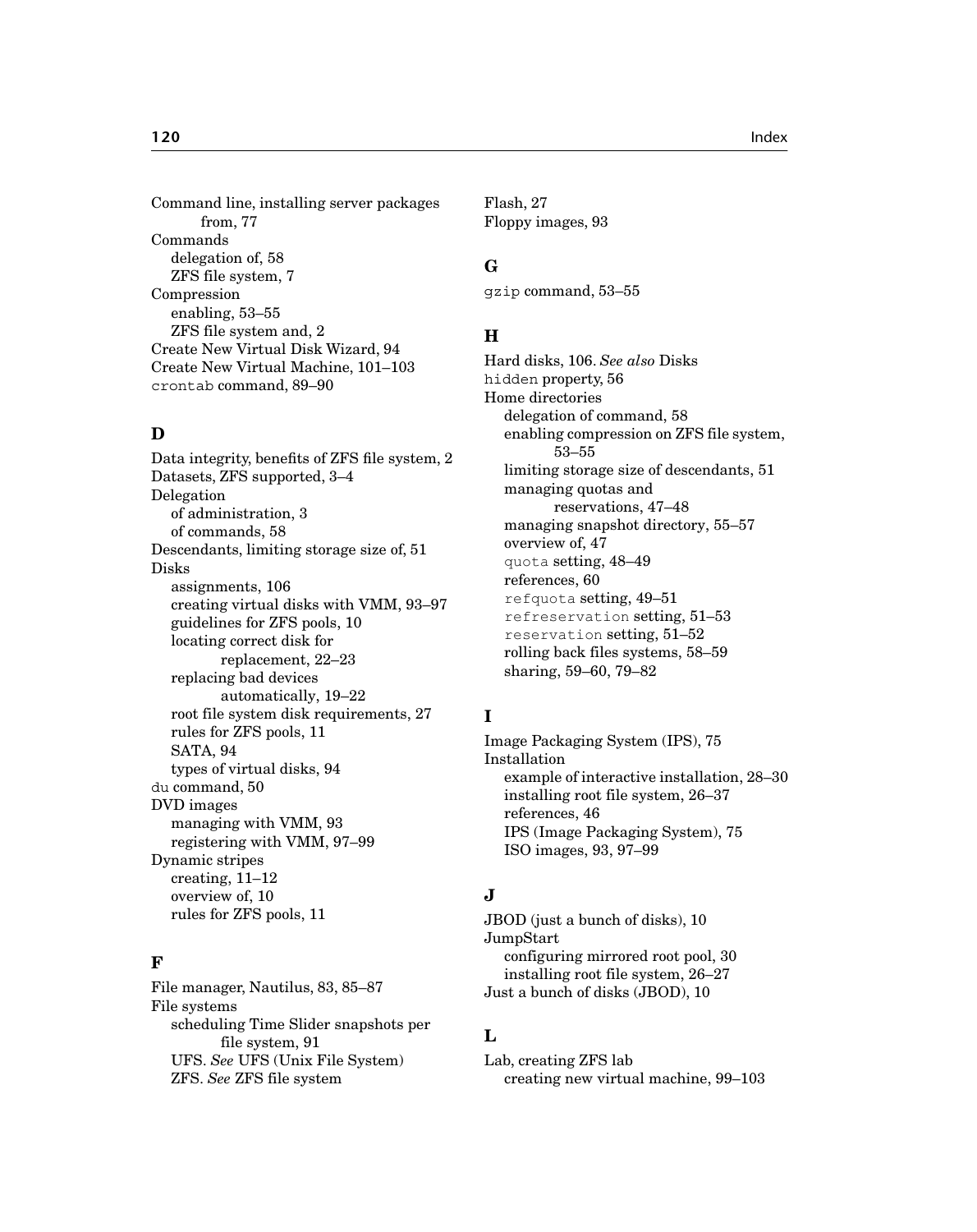creating virtual disks with VMM, 93–97 installing OSs on virtual machines, 106–111 installing tools for, 111–118 modifying virtual machine, 103–106 overview of, 93 registering CD image with VMM, 97–99 list subcommand, zpool command, 16 Live Upgrade. *See* Solaris Live Upgrade Log vdev overview of, 10 rules for ZFS pools, 11 Logical unit number (LUN), 74 ls command, 55–56 LUN (logical unit number), 74 lzjb algorithm, 53–55

## **M**

Memory requirements, root file system, 27 Migration, UFR root file system to ZFS root file system, 35–40 mirror subcommand, zpool command, 13 Mirrored disks, 62 Mirrored pools creating, 13–15 creating mirrored root pool configuration, 30–31 testing mirrored root pool configuration, 31–32 x4500 boot mirror example, 74 x4500 RAID mirrored configuration example, 69–73 mirrors (RAID-Z), 10

### **N**

Nautilus file manager enabling Nautilus Time Slider, 85–87 overview of, 83 restoring with, 88 NFS (Network File System), 59

## **O**

OpenSolaris SMB server. *See* SMB server OSs (operating systems), installing on virtual machines, 106–111

### **P**

Package Manager, 75–77 Patches benefits of ZFS file system, 2 patching boot environment using Solaris Live Upgrade, 40–42 pkg command installing server packages from command line, 77 upgrading boot environment, 43-44 Pools adding spare vdev to second storage pool, 18–19 creating dynamic stripes, 11–12 creating mirrored pools, 13–15 creating pool with RAID-Z devices, 15–17 creating spares in storage pools, 17–18 creating ZFS pool with four RAID-Z2 vdevs, 64 example of misconfigured pool, 23–24 fast and simple storage with ZFS, 6 guidelines for, 10 limiting storage size of descendants, 51 locating correct disk for replacement, 22–23 overview of, 9 as primary storage element, 3–5 quotas and reservations, 47–48 replacing bad devices automatically, 19–22 root pool recommendations, 27–28 rules for, 11 virtual devices types, 10

## **Q**

quota setting, on home directory, 48–49 Quotas benefits of ZFS file system, 3 managing, 47–48 quota setting, 48–49 refquota setting, 49–51

## **R**

RAID configurations, 4 ZFS file system options, 2 ZFS supported, 9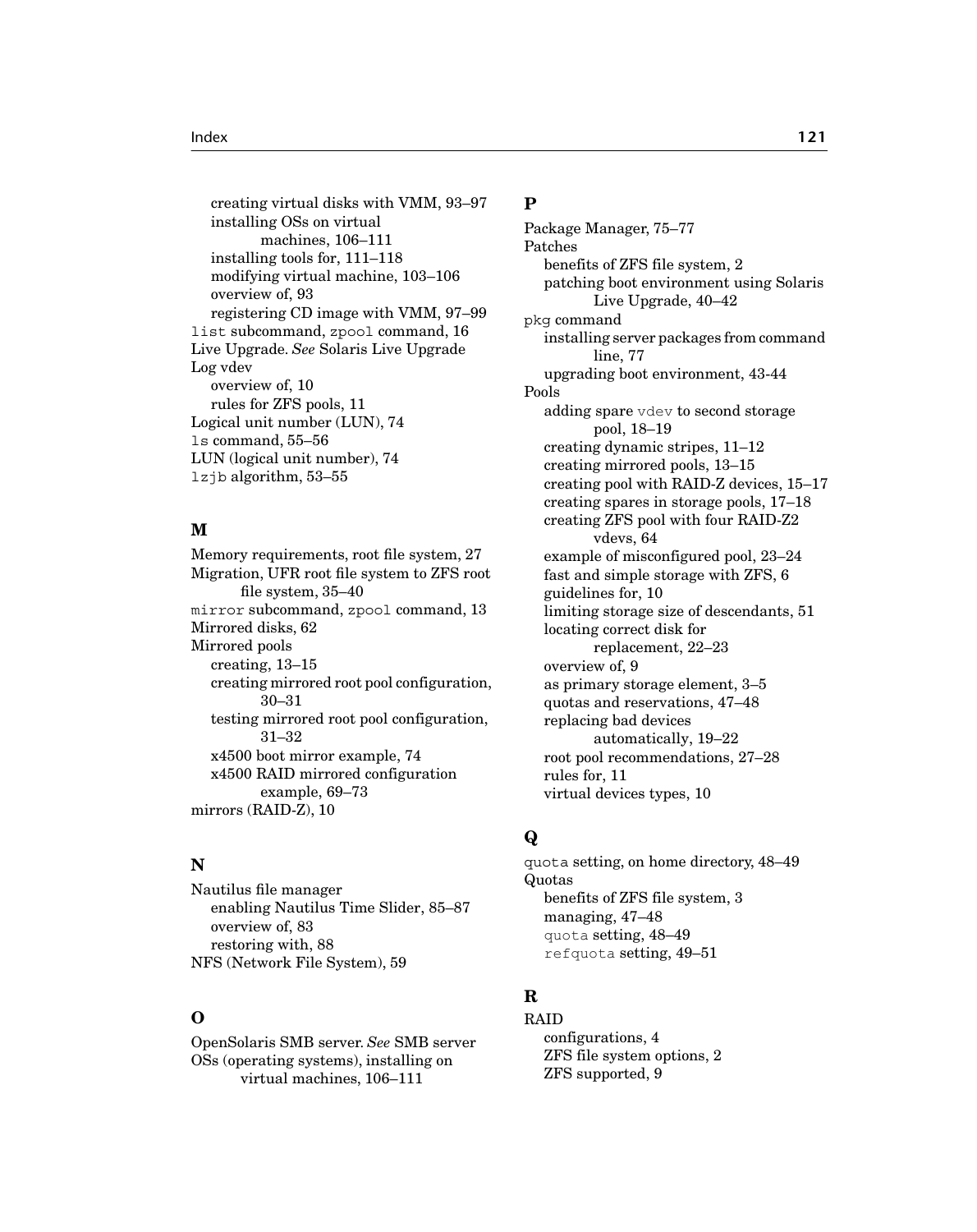RAID-5 write holes, 9 RAID-Z devices creating pool with, 15–17 creating vdevs, 62 creating ZFS pool with four RAID-Z2 vdevs, 64 X4500 RAID-Z2 configuration example, 61–69 Raw volumes, 2, 3 Redundancy, 2. *See also* RAID Redundant groups. *See* Mirrored pools refquota setting, 49–51 refreservation setting, 52–53 reservation setting, 51–52 Reservations managing, 47–48 refreservation setting, 52–53 reservation setting, 51–52 Restores recovering files from snapshots, 57 restoring from snapshot of root pool, 33–34 Resynchronization, volume management and, 21 rollback subcommand recovering whole environments from snapshots, 57 rolling back files systems, 58–59 root file (/) system boot and installation references, 46 creating mirrored configuration, 30–31 creating snapshot of, 32–33 example of interactive installation, 28–30 installing, 26–30 managing boot environment using beadm command, 43 managing boot environment with Solaris Live Upgrade, 35–42 migrating UFR root file system to ZFS root file system, 35–40 overview of, 25 patching boot environment using Solaris Live Upgrade, 40–42 pool recommendations, 27–28 restoring from snapshot, 33–34 sending snapshot to storage, 33 system administration and, 25–26 system requirements, 27 testing mirrored configuration, 31–32

upgrading boot environment using beadm command, 43–44 upgrading boot environment using pkg image-update command, 44–45

## **S**

**SATA** controllers, 61–63 disks, 94 Servers, CIFS configuring SMB server in workgroup mode, 78–79 installing server packages from command line, 77 installing server packages with Package Manager, 75–77 Service Management Facility (SMF) modifying snapshot schedule, 87–88 overview of, 83 Sharing home directories, 59–60, 79–82 Slices, guidelines for ZFS pools, 10 SMB server configuring in workgroup mode, 78–79 installing server packages from command line, 77 installing server packages with Package Manager, 75–77 sharing home directories, 79–82 SMF (Service Management Facility) modifying snapshot schedule, 87–88 overview of, 83 Snapshots benefits of ZFS file system, 3 creating, 32–33 managing snapshot directory, 55–57 recovering files from, 57 restoring from snapshot of root pool, 33–34 sending snapshot of root pool to storage, 33 Snapshots, Time Slider basics of, 89 changing number kept, 91 changing period of, 89–91 enabling, 83–85 enabling Nautilus Time Slider, 85–87 modifying schedule, 87–88 scheduling per file system, 91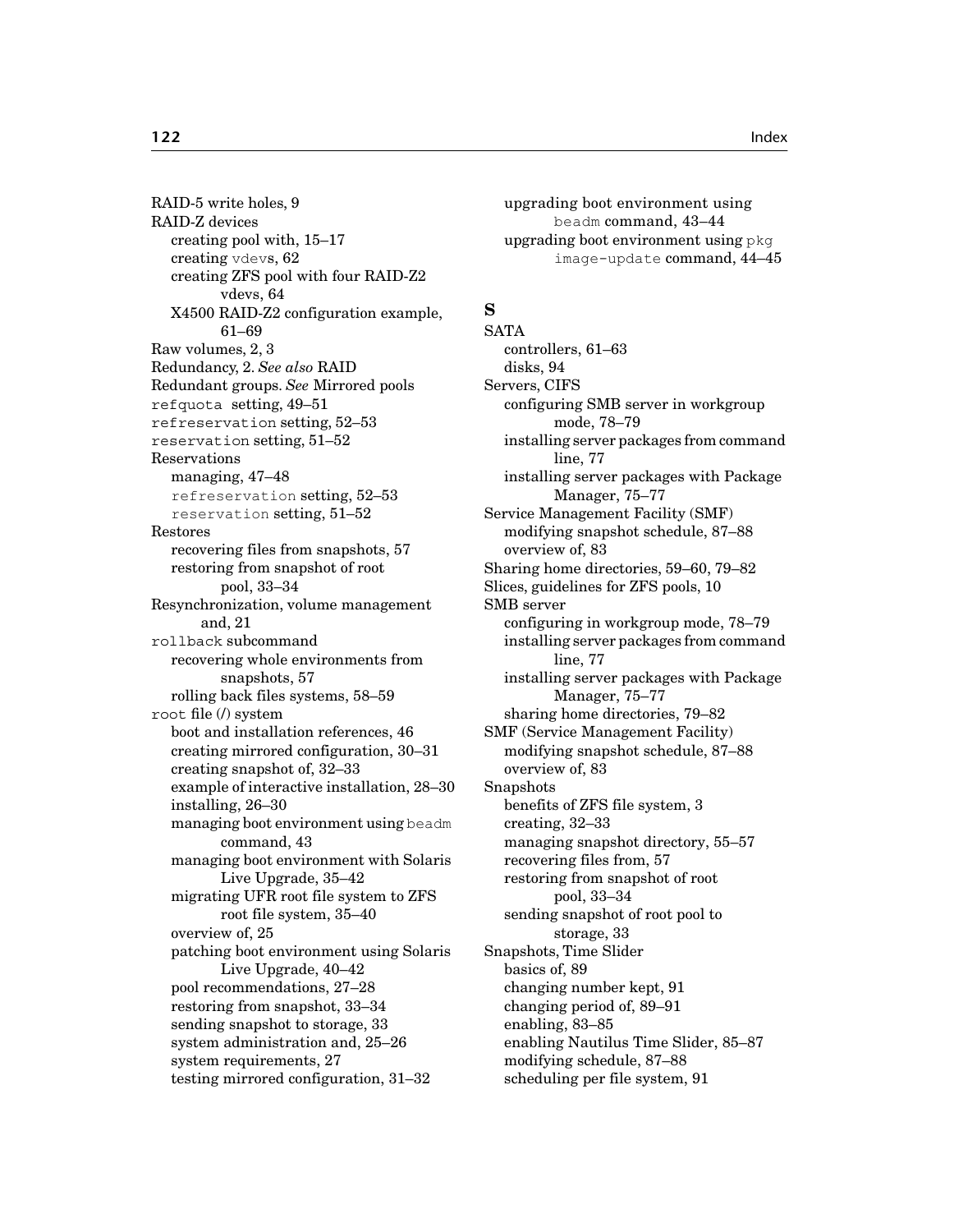Solaris Live Upgrade installation methods, 26 managing boot environment with, 35 option for managing boot environment, 26 patching boot environment using, 40–42 Solid-state disks (SSDs), 10 Spare vdev adding spare vdev to second storage pool, 18–19 creating in storage pools, 17–18 overview of, 10 rules for ZFS pools, 11 SSDs (solid-state disks), 10 status subcommand, zpool command, 20–21 Storage arrays, 74 pools. *See* Pools virtual disks for, 94 Storage blocks, 51–52 Stripes, dynamic. *See* Dynamic stripes Sun x4500 boot mirror example, 74 RAID mirrored configuration example, 69–73 RAID-Z2 configuration example, 61–69 SUNWsmbs package, 75 SUNWsmbskr package, 75 svcadm command, 91 svccfg command, 89–91 SVM (Solaris Volume Manager) mirrored boot disks, 62–63, 69 volume management with, 10 System administration, 25–26 System requirements, 27

### **T**

tar archive, 56 Time Slider basics of snapshots, 89 changing number of snapshots kept, 91 changing period of snapshots, 89–91 enabling Nautilus Time Slider, 85–87 enabling Time Slider snapshots, 83–85 modifying snapshot schedule, 87–88 overview of, 83 recovering files from snapshots, 57

scheduling snapshots per file system, 91 Tools, installing on virtual machines, 111–118 Top-level view, of ZFS file system, 3–5

## **U**

UFS (Unix File System) migrating UFS to ZFS root file system, 35–40 no options for installing, 27 sharing home directories via NFS, 59 ufsdump command, 35 ufsrestore command, 35 Unix File System. *See* UFS (Unix File System) Upgrades benefits of ZFS file system, 2 upgrading boot environment using beadm command, 43–44 upgrading boot environment using pkg image-update command, 44–45 /usr directory, 26

## **V**

/var directory example of interactive installation, 28, 30 in ZFS boot environment, 26 vdev (virtual device), 4 adding spare vdev to second storage pool, 18–19 creating RAID-Z2 vdevs, 62–63 types of, 10 ZFS pools comprised of, 9 Virtual Box installing tools on virtual machines, 111–118 main panel of, 100, 104 overview of, 93 Virtual devices. *See* vdev Virtual disks creating, 96–97 location and size, 96 types of, 94 Virtual machines. *See* VMs (virtual machines) Virtual Media Manager. *See* VMM (Virtual Media Manager)